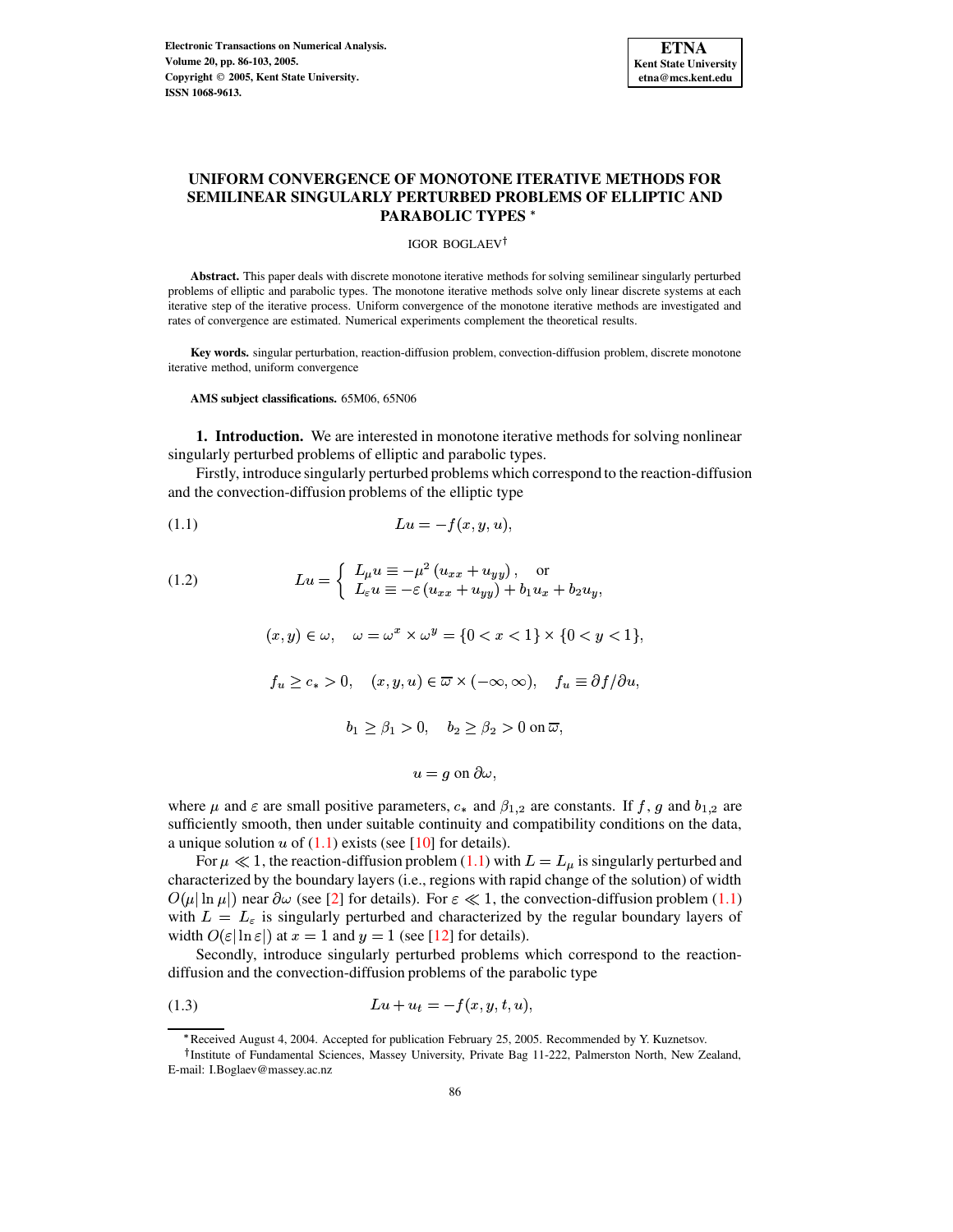$$
(x, y, t) \in Q = \omega \times (0, T], \quad \omega = \{0 < x < 1\} \times \{0 < y < 1\},
$$

$$
f_u \geq 0, \quad (x, y, t, u) \in \overline{Q} \times (-\infty, \infty),
$$

$$
b_1 \ge \beta_1 > 0, \quad b_2 \ge \beta_2 > 0 \text{ on } \overline{\omega},
$$

where  $L$  from [\(1.2\)](#page-0-1). The initial-boundary conditions are defined by

$$
u = g, (x, y, t) \in \partial \omega \times (0, T], \quad u(x, y, 0) = u^{0}(x, y), (x, y) \in \overline{\omega}.
$$

If f, g,  $b_{1,2}$  and  $u^0$  are sufficiently smooth, then under suitable continuity and compatibility conditions on the data, a unique solution u of  $(1.3)$  exists (see [\[11\]](#page-17-2) for details).

For  $\mu \ll 1$ , the reaction-diffusion problem [\(1.3\)](#page-0-2) with  $L = L_{\mu}$  is singularly perturbed and characterized by the boundary layers of width  $O(\mu |\ln \mu|)$  near  $\partial \omega$  (see [\[3\]](#page-16-1) for details). For  $\varepsilon \ll 1$ , the convection-diffusion problem [\(1.3\)](#page-0-2) with  $L = L_{\varepsilon}$  is singularly perturbed and characterized by the regular boundary layers of width  $O(\varepsilon |\ln \varepsilon|)$  at  $x = 1$  and  $y = 1$  (see [\[12\]](#page-17-1) for details).

It is well-known that classical numerical methods for solving singularly perturbed problems are inefficient, since in order to resolve layers they require a fine mesh covering the whole domain. For constructing efficient numerical algorithms to handle these problems, there are two general approaches: the first one is based on layer-adapted meshes and the second is based on exponential fitting or on locally exact schemes. The basic property of the efficient numerical methods is uniform convergence with respect to the perturbation parameter. The three books [\[9\]](#page-17-3), [\[12\]](#page-17-1) and [\[16\]](#page-17-4) develop these approaches and give comprehensive applications to wide classes of singularly perturbed problems.

In the study of numerical methods for nonlinear singularly perturbed problems, the two major points have to be developed: i) constructing parameter uniform difference schemes; ii) obtaining reliable and efficient computing algorithms for computing nonlinear discrete problems. A fruitful method for the treatment of these nonlinear systems is the monotone method (known as the method of lower and upper solutions, see  $[13]$  for details). The monotone method leads to iterative algorithms which converge globally and solve only linear discrete systems at each iterative step which is of great importance in practice. Since the initial iteration in the monotone iterative method is either an upper or a lower solution, which can be constructed directly from the difference equation without any knowledge of the exact solution, this method eliminates the search for the initial iteration as is often needed in Newton's method. This elimination gives a practical advantage in the computation of numerical solutions.

In this paper, we investigate uniform convergence properties of the monotone iterative methods constructed in [\[5\]](#page-16-2)-[\[8\]](#page-17-6).

The structure of the paper is as follows. In Section 1, we present differences schemes which approximate the nonlinear problems  $(1.1)$  and  $(1.3)$ . In Section 3, we construct a monotone iterative method for solving the nonlinear difference schemes which approximate the nonlinear elliptic problems  $(1.1)$  and study convergence properties of the proposed method. Section 4 is devoted to the construction and investigation of a monotone iterative method for solving the nonlinear difference schemes which approximate the nonlinear parabolic problems [\(1.3\)](#page-0-2). The final Section 5 presents results of numerical experiments.

# **2. Difference schemes.**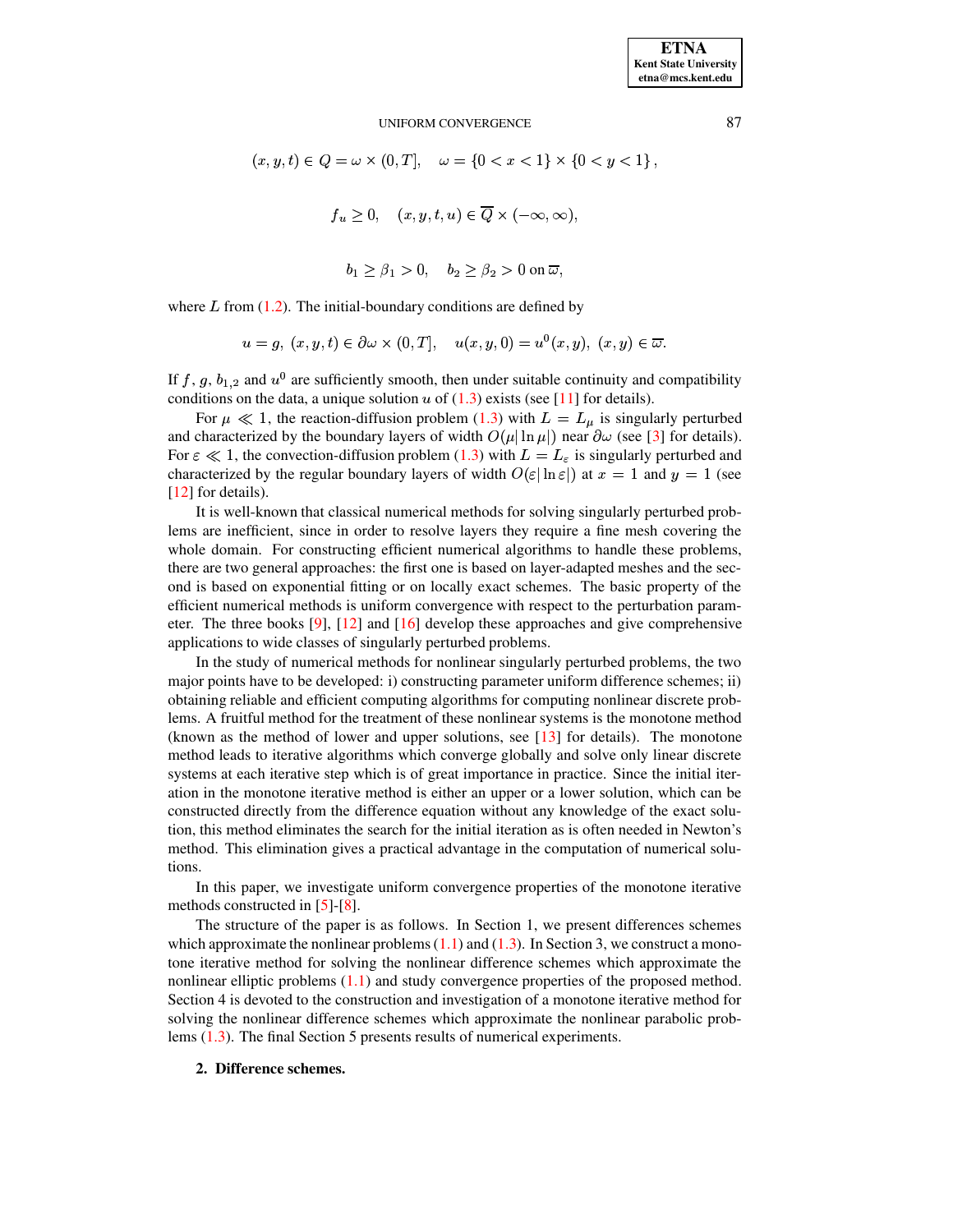**2.1. Difference schemes for solving (1.1).** On  $\overline{\omega}$  introduce nonuniform mesh  $\overline{\omega}^h = \overline{\omega}^{hx} \times \overline{\omega}^{hy}$ :

<span id="page-2-0"></span>
$$
(2.1) \t \overline{\omega}^{hx} = \{x_i, \ 0 \le i \le N_x; \ x_0 = 0, \ x_{N_x} = 1; \ h_{xi} = x_{i+1} - x_i\},
$$

$$
\overline{\omega}^{hy} = \left\{ y_j, \ 0 \leq j \leq N_y; \ y_0 = 0, \ y_{N_y} = 1; \ h_{yj} = y_{j+1} - y_j \right\}.
$$

For approximation  $(1.1)$ , we use the classical difference scheme for the reaction-diffusion problem with  $L = L_{\mu}$  and the upwind difference scheme for the convection-diffusion problem with  $L = L_{\varepsilon}$ :

<span id="page-2-2"></span>(2.2) 
$$
\mathcal{L}^h U(P) + f(P, U) = 0, P \in \omega^h, U = g \text{ on } \partial \omega^h,
$$

<span id="page-2-1"></span>(2.3) 
$$
\mathcal{L}^h U = \begin{cases} \mathcal{L}^h_\mu U = -\mu^2 \left( \mathcal{D}_x^2 + \mathcal{D}_y^2 \right) U, & \text{or} \\ \mathcal{L}^h_\varepsilon U = -\varepsilon \left( \mathcal{D}_x^2 + \mathcal{D}_y^2 \right) U + b_1 \mathcal{D}_x^- U + b_2 \mathcal{D}_y^- U. \end{cases}
$$

 $\mathcal{D}_x^2 U$ ,  $\mathcal{D}_y^2 U$  and  $\mathcal{D}_x^- U$ ,  $\mathcal{D}_y^- U$  are the central difference and the backward difference approximations to the second and first derivatives, respectively,

$$
\mathcal{D}_x^2 U_{ij} = (\hbar_{xi})^{-1} \left[ (U_{i+1,j} - U_{ij}) (h_{xi})^{-1} - (U_{ij} - U_{i-1,j}) (h_{x,i-1})^{-1} \right],
$$
  

$$
\mathcal{D}_y^2 U_{ij} = (\hbar_{yj})^{-1} \left[ (U_{i,j+1} - U_{ij}) (h_{yj})^{-1} - (U_{ij} - U_{i,j-1}) (h_{y,j-1})^{-1} \right],
$$
  

$$
\hbar_{xi} = 2^{-1} (h_{x,i-1} + h_{xi}), \quad \hbar_{yj} = 2^{-1} (h_{y,j-1} + h_{yj}),
$$

$$
\mathcal{D}_x^- U_{ij} = (h_{x,i-1})^{-1} (U_{ij} - U_{i-1,j}), \quad \mathcal{D}_y^- U_{ij} = (h_{y,j-1})^{-1} (U_{ij} - U_{i,j-1}),
$$

where  $P = (x_i, y_j) \in \omega^h$  and  $U_{ij} = U(x_i, y_j)$ .

**2.2.** Difference schemes for solving (1.3). On  $\overline{Q}$  introduce a rectangular mesh  $\overline{\omega}^h \times \overline{\omega}^{\tau}$ , where  $\overline{\omega}^h$  is defined in (2.1) and

$$
\overline{\omega}^{\tau} = \{t_k = k\tau, \ 0 \le k \le N_{\tau}, \ N_{\tau}\tau = T\}.
$$

For approximation of problem  $(1.3)$ , we use the implicit difference scheme

<span id="page-2-3"></span>(2.4) 
$$
\mathcal{L}^h U(P,t) + \frac{1}{\tau} [U(P,t) - U(P,t-\tau)] = -f(P,t,U),
$$

$$
U(P,t) = g(P,t), (P,t) \in \partial \omega^h \times \omega^{\tau}, U(P,0) = u^0(P), P \in \overline{\omega}^h
$$

where on each time level  $\mathcal{L}^h U$  is defined in (2.3) and  $U_{ij}^k \equiv U(x_i, y_j, t_k)$ .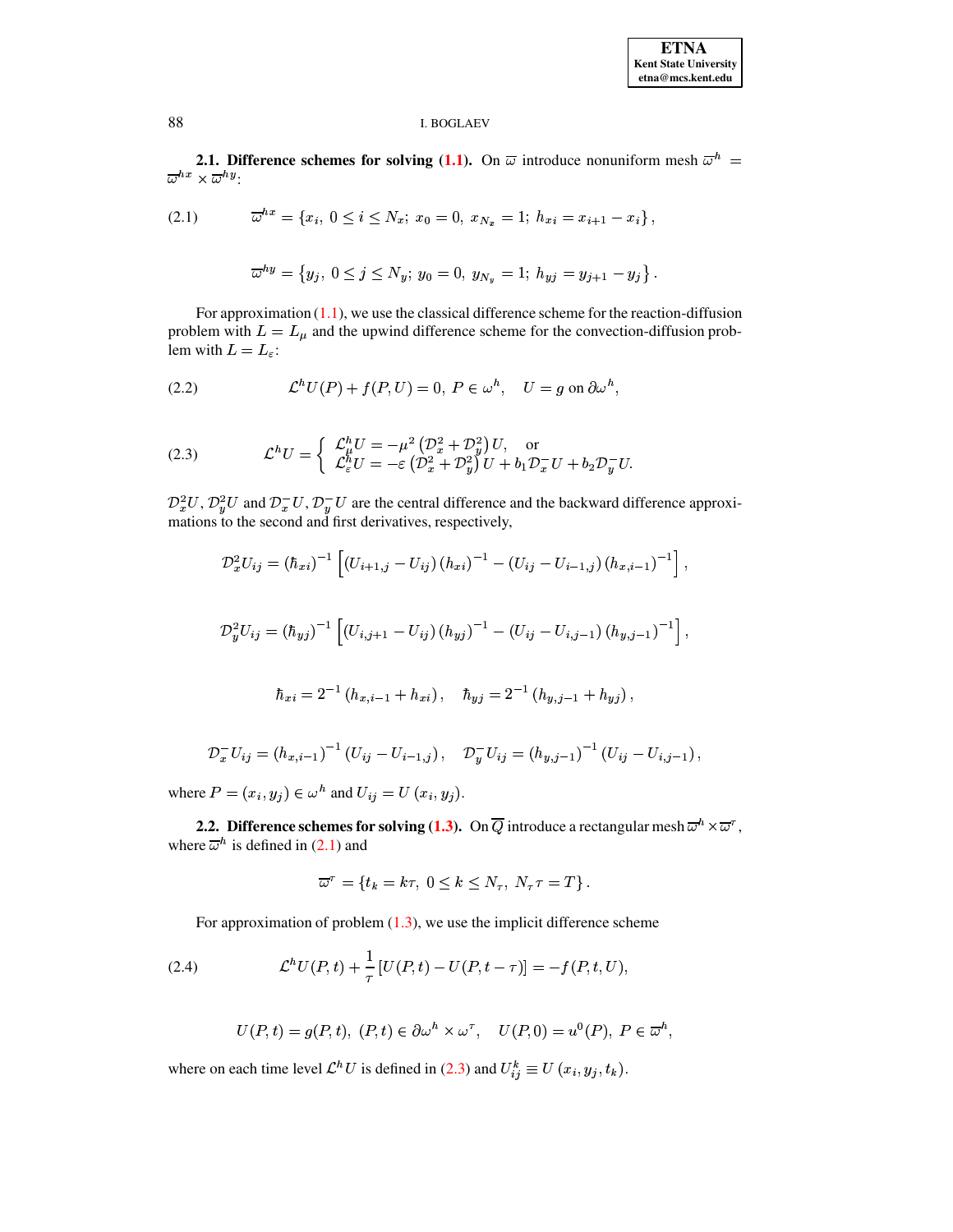| <b>ETNA</b>           |
|-----------------------|
| Kent State University |
| etna@mcs.kent.edu     |

**2.3. The maximum principle.** On  $\overline{\omega}^h$ , we represent a difference scheme in the following canonical form

<span id="page-3-0"></span>(2.5) 
$$
d(P)W(P) = \sum_{P' \in S(P)} e(P, P') W(P') + F(P), P \in \omega^h
$$

$$
W(P) = W^0(P), P \in \partial \omega^h,
$$

and suppose that

$$
d(P) > 0, e(P, P') \ge 0, c(P) = d(P) - \sum_{P' \in S'(P)} e(P, P') > 0, P \in \omega^h,
$$

where  $S'(P) = S(P) \setminus \{P\}$ ,  $S(P)$  is a stencil of the difference scheme. Now, we formulate a discrete maximum principle and give an estimate on the solution to  $(2.5)$ .

LEMMA 2.1. Let the positive property of the coefficients of the difference scheme  $(2.5)$ be satisfied.

(i) If  $W(P)$  satisfies the conditions

$$
d(P)W(P) - \sum_{P' \in S(P)} e(P, P')W(P') - F(P) \ge 0 \le 0, \ P \in \omega^h,
$$

$$
W(P) \ge 0 \le 0, \ P \in \partial \omega^h,
$$

 $\mathbb{R}^2$ 

then  $W(P) \geq 0 \leq 0$ ,  $P \in \overline{\omega}^h$ .

<span id="page-3-3"></span>(ii) The following estimate on the solution to  $(2.5)$  holds true

(2.6) 
$$
||W||_{\overline{\omega}^h} \leq \max [||W^0||_{\partial \omega^h}; ||F/c||_{\omega^h}],
$$

where

$$
||W||_{\overline{\omega}^h} = \max_{P \in \overline{\omega}^h} |W(P)|, \quad ||W^0||_{\partial \omega^h} = \max_{P \in \partial \omega^h} |W^0(P)|.
$$

The proof of the lemma can be found in  $[17]$ .

# 3. Monotone iterative method for the elliptic problems.

**3.1. Monotone convergence.** For solving the nonlinear difference scheme  $(2.2)$ , we investigate uniform convergence of the monotone iterative methods constructed in [5] and  $\left[ 7\right]$ .

<span id="page-3-2"></span>Additionally, we assume that  $f$  from  $(1.1)$  satisfies the two-sided constraints

(3.1) 
$$
0 < c_* \le f_u \le c^*, \quad c_*, c^* = \text{const.}
$$

We say that  $\overline{U}(P)$  is an upper solution of (2.2) if it satisfies the inequalities

$$
\mathcal{L}^h \overline{U} + f(P, \overline{U}) \ge 0, \ P \in \omega^h, \quad \overline{U} \ge g \text{ on } \partial \omega^h.
$$

Similarly,  $U(P)$  is called a lower solution if it satisfies all the reversed inequalities.

The iterative sequence  $\{U^{(n)}\}$  is constructed using the following recurrence formulas

 $\mathbb{R}^2$ 

<span id="page-3-1"></span>(3.2) 
$$
U^{(0)}(P) = \text{fixed}, \quad U^{(0)}(P) = g(P), \ P \in \partial \omega^h.
$$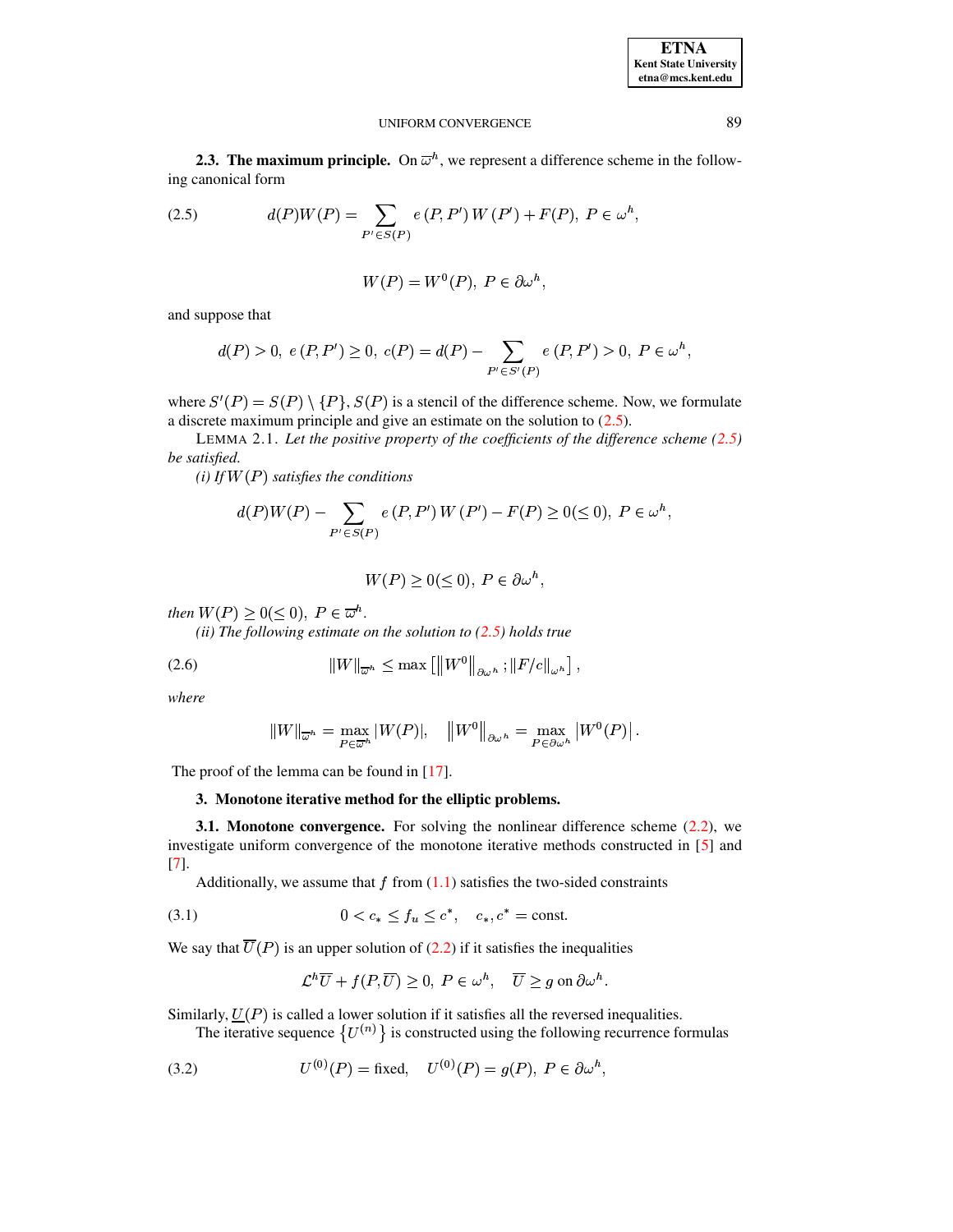$$
(\mathcal{L}^h + c^*) Z^{(n+1)} = -G^{(n)}(P), \quad P \in \omega^h,
$$
  

$$
G^{(n)}(P) \equiv \mathcal{L}U^{(n)} + f(P, U^{(n)}), \quad Z^{(n+1)}(P) = 0, \ P \in \partial \omega^h,
$$
  

$$
U^{(n+1)}(P) = U^{(n)}(P) + Z^{(n+1)}(P), \ P \in \overline{\omega}^h.
$$

The following proposition gives the monotone property of the iterative method [\(3.2\)](#page-3-1). PROPOSITION 3.1. Let  $\overline{U}^{(0)}, \underline{U}^{(0)}$  be upper and lower solutions of problem [\(2.2\)](#page-2-2) and let  $f$  satisfy [\(3.1\)](#page-3-2). Then the upper sequence  $\left\{ \overline{U}^{(n)}\right\}$  generated by [\(3.2\)](#page-3-1) converges monotonically from above to the unique solution U of [\(2.2\)](#page-2-2), the lower sequence  $\left\{\underline{U}^{(n)}\right\}$  generated by [\(3.2\)](#page-3-1) *converges monotonically from below to* ¢ *:*

<span id="page-4-0"></span>
$$
\underline{U}^{(0)} \leq \underline{U}^{(n)} \leq \underline{U}^{(n+1)} \leq U \leq \overline{U}^{(n+1)} \leq \overline{U}^{(n)} \leq \overline{U}^{(0)}, \text{ on } \overline{\omega}^h,
$$

*and* the sequences converge with the linear rate  $q = 1 - c_*/c^*$ . The proof of the proposition can be found in [\[5\]](#page-16-2), [\[7\]](#page-17-8).

REMARK 3.2. *Consider the following approach for constructing initial upper and lower* solutions  $\overline{U}^{(0)}$  and  $\underline{U}^{(0)}$ . Suppose that a mesh function  $R(P)$  is defined on  $\overline{\omega}^h$  and satisfies *the boundary condition*  $R = g$  *on*  $\partial \omega^h$ . *Introduce the following difference problems*<br>
(3.3)  $(\mathcal{L}^h + c_*) Z^{(0)} = \nu |\mathcal{L}R + f(P, R)|$ ,  $P \in \omega^h$ .

<span id="page-4-1"></span>(3.3) 
$$
\left(\mathcal{L}^h + c_*\right) Z_{\nu}^{(0)} = \nu |\mathcal{L}R + f(P,R)|, P \in \omega^h,
$$

$$
Z_{\nu}^{(0)}(P) = 0, \ P \in \partial \omega^{h}, \quad \nu = 1, -1.
$$

*Then the functions*  $\overline{U}^{(0)} = R + Z_1^{(0)}$ ,  $\underline{U}^{(0)} = R + Z_{-1}^{(0)}$  are upper and lower solutions, *respectively.*

The proof of this result can be found in [\[5\]](#page-16-2), [\[7\]](#page-17-8).

REMARK 3.3. *Since the initial iteration in the monotone iterative method [\(3.2\)](#page-3-1) is either an upper or a lower solution, which can be constructed directly from the difference equation without any knowledge of the solution as we have suggested in the previous remark, this algorithm eliminates the search for the initial iteration as is often needed in Newton's method. This elimination gives a practical advantage in the computation of numerical solutions.*

REMARK 3.4. *We can modify the iterative method [\(3.2\)](#page-3-1) in the following way. Proposition* [3.1](#page-4-0) *still holds true if the coefficient*  $c^*$  *in the difference equation from* [\(3.2\)](#page-3-1) *is replaced by*

$$
c^{(n)}(P) = \max f_u(P, U), \, \underline{U}^{(n)}(P) \le U(P) \le \overline{U}^{(n)}(P), \, P = \text{fixed}.
$$

*To perform the modified algorithm we have to compute two sequences of upper and lower solutions simultaneously. But, on the other hand, this modification increases significantly the rate of the convergence of the iterative method.*

Without loss of generality, we assume that the boundary condition in  $(1.1)$  is zero, i.e.  $q(P) = 0$ . This assumption can always be obtained via a change of variables. Let the initial function  $U^{(0)}$  be chosen in the form of [\(3.3\)](#page-4-1), i.e.  $U^{(0)}$  is the solution of the following difference problem  $\overline{y}$   $\overline{y}$   $\overline{y}$   $\overline{y}$   $\overline{y}$   $\overline{y}$   $\overline{y}$   $\overline{y}$   $\overline{y}$   $\overline{y}$   $\overline{y}$   $\overline{y}$   $\overline{y}$   $\overline{y}$   $\overline{y}$   $\overline{y}$   $\overline{y}$   $\overline{y}$   $\overline{y}$   $\overline{y}$   $\overline{y}$   $\overline{y}$   $\overline{y}$   $\overline{y}$   $\overline{$ 

<span id="page-4-2"></span>(3.4) 
$$
(\mathcal{L}^h + c_*) U^{(0)} = \nu |f(P,0)|, \quad P \in \omega^h,
$$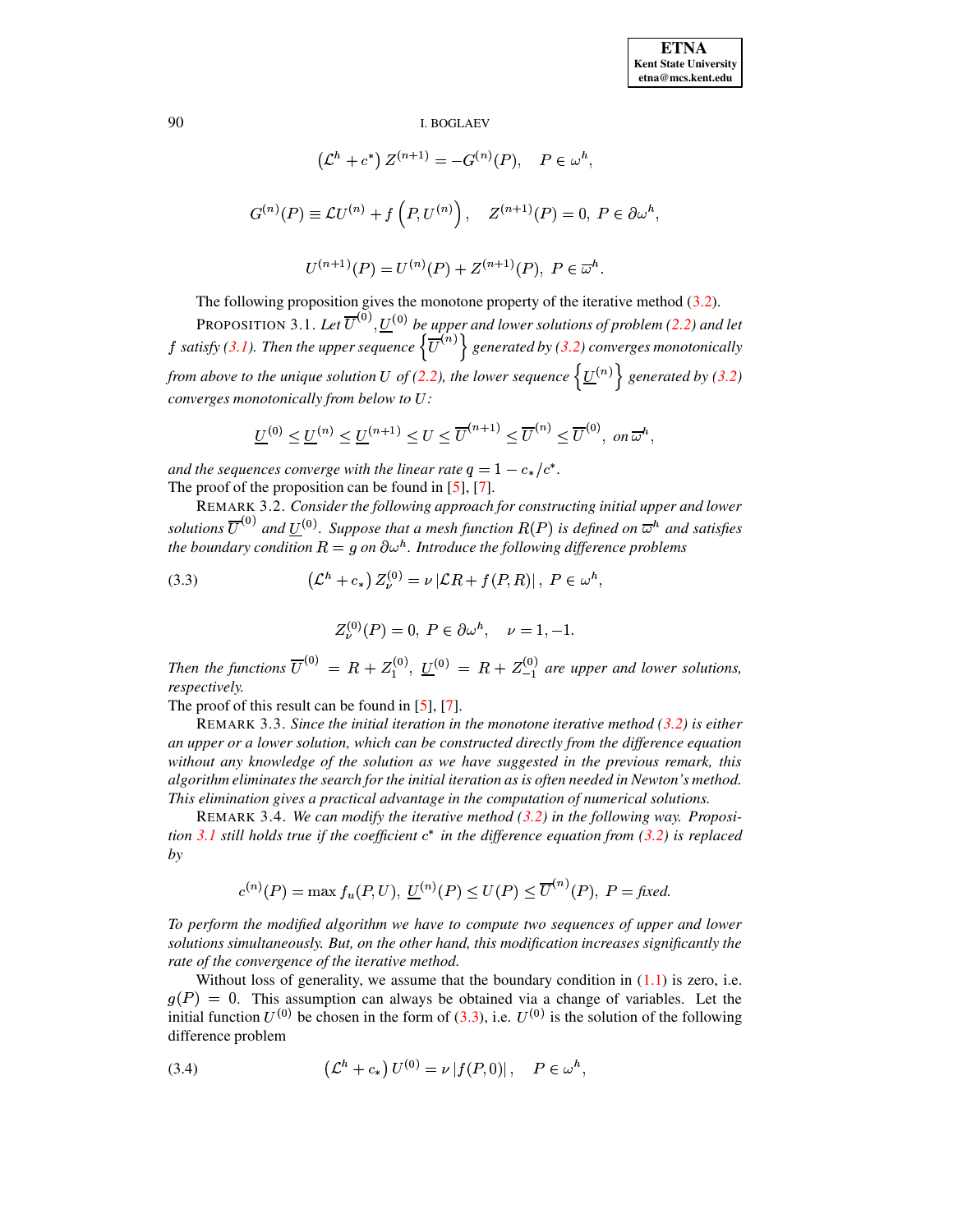$$
U^{(0)}(P) = 0
$$
,  $P \in \partial \omega^h$ ,  $\nu = 1, -1$ ,

where  $R(P) = 0$ . Then the functions  $\overline{U}^{(0)}(P)$ ,  $\underline{U}^{(0)}(P)$  corresponding to  $\nu = 1$  and  $\nu = -1$ are upper and lower solutions, respectively.

THEOREM 3.5. Suppose that the initial upper or lower solution  $U^{(0)}$  is chosen in the *form of [\(3.4\)](#page-4-2). Then the monotone iterative method [\(3.2\)](#page-3-1) converges uniformly in the perturbation parameters*  $\mu$  *and*  $\varepsilon$ :

<span id="page-5-1"></span>
$$
(3.5) \t\t\t ||U^{(n+1)} - U^{(n)}||_{\overline{\omega}^h} \le c_0 q^n ||f(P,0)||_{\overline{\omega}^h}, \quad c_0 = \frac{3c_* + c^*}{c_* c^*},
$$

*where*  $q = 1 - c_*/c^*$ .

*Proof.* Using the mean-value theorem and [\(3.2\)](#page-3-1), we obtain

$$
(\mathcal{L}^h + c^*) Z^{(n+1)} = \left[c^* - f_u^{(n)}(P)\right] Z^{(n)}(P), \quad P \in \omega^h,
$$

$$
Z^{(n+1)}(P) = 0, \quad P \in \partial \omega^h,
$$

where  $f_u^{(n)}(P) \equiv f_u [P, U^{(n-1)}(P) + \Theta^{(n)}(P) Z^{(n)}(P)], 0 < \Theta^{(n)}(P) < 1$ . By [\(2.6\)](#page-3-3) and [\(3.1\)](#page-3-2),

<span id="page-5-2"></span>(3.6) 
$$
\left\| Z^{(n+1)} \right\|_{\overline{\omega}^h} \leq q^n \left\| Z^{(1)} \right\|_{\overline{\omega}^h}.
$$

Applying [\(2.6\)](#page-3-3) to [\(3.2\)](#page-3-1) for  $n = 1$  and taking into account [\(3.4\)](#page-4-2), we have

<span id="page-5-0"></span>
$$
(3.7) \qquad \left\| Z^{(1)} \right\|_{\overline{\omega}^h} \leq \frac{1}{c^*} \left\| G^{(0)} \right\|_{\omega^h} \leq \frac{1}{c^*} \left\| \mathcal{L}^h U^{(0)} \right\|_{\omega^h} + \frac{1}{c^*} \left\| f \left( P, U^{(0)} \right) \right\|_{\overline{\omega}^h}.
$$

Estimating  $U^{(0)}$  from [\(3.4\)](#page-4-2) by [\(2.6\)](#page-3-3), we get

$$
\left\|U^{(0)}\right\|_{\overline{\omega}^h}\leq \frac{1}{c_*}\left\|f(P,0)\right\|_{\overline{\omega}^h}.
$$

From here and [\(3.4\)](#page-4-2), it follows that<br> $\left\| \mathcal{L}^{h}U^{(0)}\right\|_{\infty} \leq c_{*}$ 

$$
\left\| \mathcal{L}^{h} U^{(0)} \right\|_{\omega^{h}} \leq c_{*} \left\| U^{(0)} \right\|_{\overline{\omega}^{h}} + \left\| f(P,0) \right\|_{\overline{\omega}^{h}} \leq 2 \left\| f(P,0) \right\|_{\overline{\omega}^{h}}.
$$

Using the mean-value theorem,  $(3.1)$  and the estimate on  $U^{(0)}$ , we conclude that

$$
\left\|f(P, U^{(0)})\right\|_{\overline{\omega}^h} \leq \|f(P, 0)\|_{\overline{\omega}^h} + c^* \left\|U^{(0)}\right\|_{\overline{\omega}^h} \leq \left(1 + \frac{c^*}{c_*}\right) \|f(P, 0)\|_{\overline{\omega}^h}.
$$

Substituting the above estimates in [\(3.7\)](#page-5-0), we estimate  $Z^{(1)}$  in the form

$$
\left\|Z^{(1)}\right\|_{\overline{\omega}^h}\leq c_0\left\|f(P,0)\right\|_{\overline{\omega}^h},\,
$$

where  $c_0$  is defined in [\(3.5\)](#page-5-1). Thus, from here and [\(3.6\)](#page-5-2), we conclude the uniform estimate  $(3.5).$  $(3.5).$  $\Box$ 

**3.2. Uniform convergence of the monotone iterative method [\(3.2\)](#page-3-1).** Here we analyze a convergence rate of the monotone iterative method  $(3.2)$  defined on meshes of the general type introduced in [\[15\]](#page-17-9).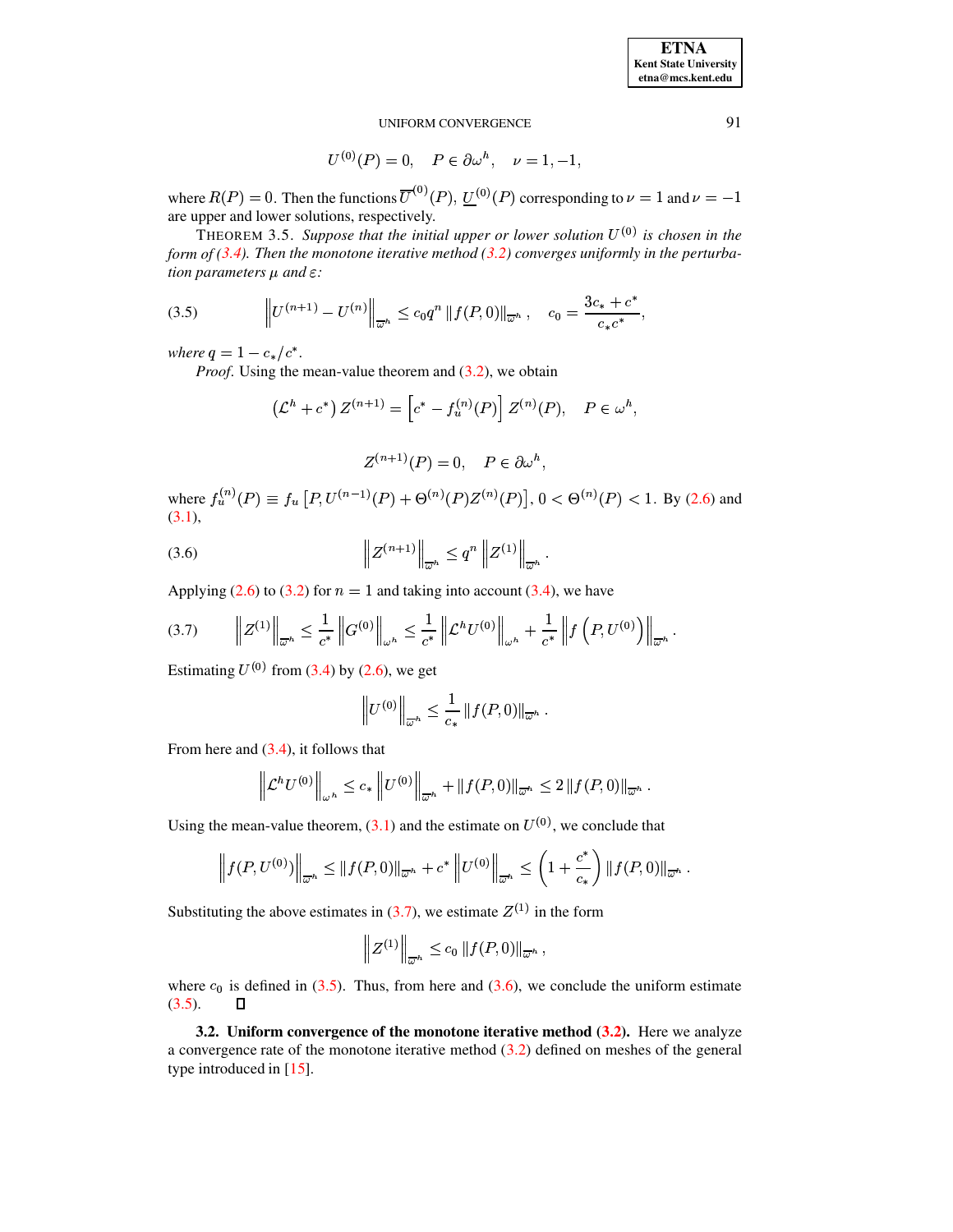

3.2.1. Layer-adapted meshes. The reaction-diffusion problem  $(1.1)$ . For the reactiondiffusion problem  $(1.1)$ , a layer-adapted mesh from  $[15]$  is formed in the following manner. We divide each of the intervals  $\overline{\omega}^x = [0,1]$  and  $\overline{\omega}^y = [0,1]$  into three parts  $[0,\sigma_x]$ ,  $[\sigma_x, 1-\sigma_x]$ ,  $[1-\sigma_x, 1]$ , and  $[0, \sigma_y]$ ,  $[\sigma_y, 1-\sigma_y]$ ,  $[1-\sigma_y, 1]$ , respectively. Assuming that  $N_x, N_y$  are divisible by 4, in the parts  $[0, \sigma_x]$ ,  $[1 - \sigma_x, 1]$  and  $[0, \sigma_y]$ ,  $[1 - \sigma_y, 1]$  we allocate  $N_x/4 + 1$  and  $N_y/4 + 1$  mesh points, respectively, and in the parts  $[\sigma_x, 1 - \sigma_x]$ and  $[\sigma_y, 1 - \sigma_y]$  we allocate  $N_x/2 + 1$  and  $N_y/2 + 1$  mesh points, respectively. Points  $\sigma_x$ ,  $(1 - \sigma_x)$  and  $\sigma_y$ ,  $(1 - \sigma_y)$  correspond to transition to the boundary layers. We consider meshes  $\overline{\omega}^{hx}$  and  $\overline{\omega}^{hy}$  which are equidistant in  $[x_{N_x/4}, x_{3N_x/4}]$  and  $[y_{N_y/4}, y_{3N_y/4}]$  but graded in  $[0, x_{N_x/4}]$ ,  $[x_{3N_x/4}, 1]$  and  $[0, y_{N_y/4}]$ ,  $[y_{3N_y/4}, 1]$ . On  $[0, x_{N_x/4}]$ ,  $[x_{3N_x/4}, 1]$ and  $[0, y_{N_y/4}]$ ,  $[y_{3N_y/4}, 1]$  let our mesh be given by a mesh generating function  $\phi$  with  $\phi(0) = 0$  and  $\phi(1/4) = 1$  which is supposed to be continuous, monotonically increasing, and piecewise continuously differentiable. Then our mesh is defined by

$$
x_i = \begin{cases} \sigma_x \phi(\xi_i), & \xi_i = i/N_x, \ i = 0, \dots, N_x/4; \\ i h_x, & i = N_x/4 + 1, \dots, 3N_x/4 - 1; \\ 1 - \sigma_x (1 - \phi(\xi_i)), & \xi_i = (i - 3N_x/4)/N_x, \ i = 3N_x/4 + 1, \dots, N_x, \end{cases}
$$

$$
y_j = \begin{cases} \sigma_y \phi(\xi_j), & \xi_j = j/N_y, \ j = 0, \dots, N_y/4; \\ j h_y, & j = N_y/4 + 1, \dots, 3N_y/4 - 1; \\ 1 - \sigma_y (1 - \phi(\xi_j)), & \xi_j = (j - 3N_y/4)/N_y, \ j = 3N_y/4 + 1, \dots, N_y, \end{cases}
$$

$$
h_x = 2\left(1 - 2\sigma_x\right)N_x^{-1}, \quad h_y = 2\left(1 - 2\sigma_y\right)N_y^{-1}.
$$

We also assume that  $\phi'$  does not decrease. This condition implies that

$$
h_{xi} \le h_{x,i+1}, i = 1, ..., N_x/4 - 1, \quad h_{xi} \ge h_{x,i+1}, i = 3N_x/4 + 1, ..., N_x - 1,
$$
  

$$
h_{yj} \le h_{y,j+1}, j = 1, ..., N_y/4 - 1, \quad h_{yj} \ge h_{y,j+1}, j = 3N_y/4 + 1, ..., N_y - 1.
$$

The convection-diffusion problem  $(1.1)$ . For the convection-diffusion problem  $(1.1)$ , a layer-adapted mesh from  $[15]$  is formed in the following manner. We divide each of the intervals  $\overline{\omega}^x = [0,1]$  and  $\overline{\omega}^y = [0,1]$  into two parts  $[0,1-\sigma_x]$ ,  $[1-\sigma_x,1]$ , and  $[0,1-\sigma_y]$ ,  $[1 - \sigma_y, 1]$ , respectively. Assuming that  $N_x, N_y$  are even, in each part we allocate  $N_x/2 + 1$ and  $N_y/2 + 1$  mesh points in the x- and y-directions, respectively. Points  $(1 - \sigma_x)$  and  $(1 - \sigma_y)$  correspond to transition to the boundary layers. We consider meshes  $\omega^{hx}$  and  $\omega^{hy}$ which are equidistant in  $[0, x_{N_x/2}]$  and  $[0, y_{N_x/2}]$  but graded in  $[x_{N_x/2}, 1]$  and  $[y_{N_x/2}, 1]$ . On  $[x_{N_x/2},1]$  and  $[y_{N_y/2},1]$  let our mesh be given by a mesh generating function  $\varphi(\xi)$  with  $\varphi(0) = 1$  and  $\varphi(1/2) = 0$  which is supposed to be continuous, monotonically decreasing, and piecewise continuously differentiable. Then our mesh is defined by

$$
x_i = \begin{cases} i h_x, & i = 0, 1, ..., N_x/2; \\ 1 - \sigma_x \varphi(\xi_i), & \xi_i = (i - N_x/2)/N_x, i = N_x/2 + 1, ..., N_x, \end{cases}
$$
  

$$
y_j = \begin{cases} j h_y, & j = 0, 1, ..., N_y/2; \\ 1 - \sigma_y \varphi(\xi_j), & \xi_j = (j - N_y/2)/N_y, j = N_y/2 + 1, ..., N_y, \end{cases}
$$
  

$$
h_x = 2 (1 - \sigma_x) N_x^{-1}, \quad h_y = 2 (1 - \sigma_y) N_y^{-1}.
$$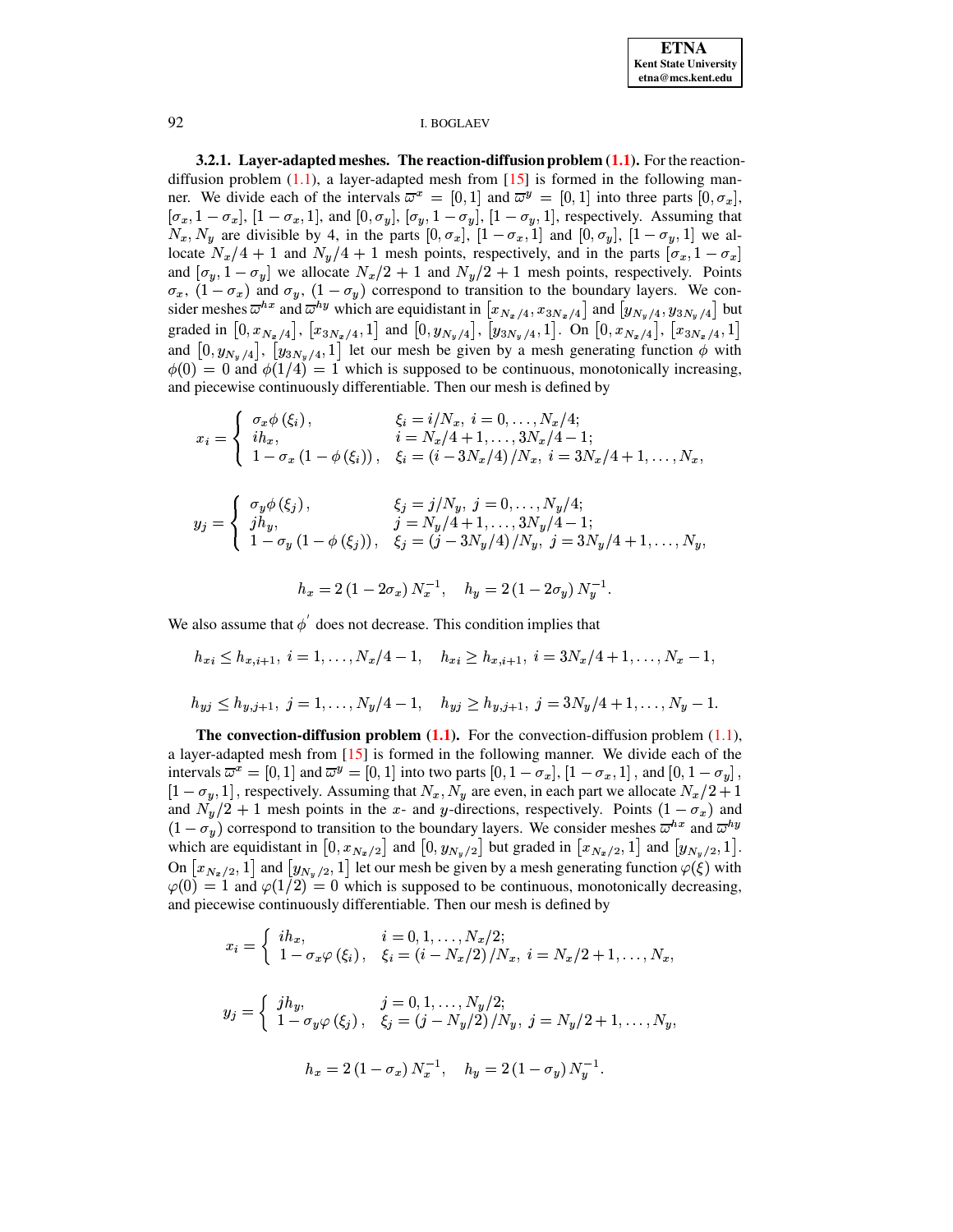We also assume that  $\varphi'$  does not decrease. This condition implies that

$$
h_{xi} \ge h_{x,i+1}, \quad i = N_x/2 + 1, \dots, N_x - 1,
$$
  

$$
h_{y,j} \ge h_{y,j+1}, \quad j = N_y/2 + 1, \dots, N_y - 1.
$$

3.2.2. Shishkin-type mesh. The reaction-diffusion problem  $(1.1)$ . For the reactiondiffusion problem (1.1), we choose the transition points  $\sigma_x$ ,  $(1 - \sigma_x)$  and  $\sigma_y$ ,  $(1 - \sigma_y)$  as in  $[12]$ :

$$
\sigma_x = \min\left\{4^{-1}, (1/\sqrt{c_*}) \,\mu \ln N_x\right\}, \quad \sigma_y = \min\left\{4^{-1}, (1/\sqrt{c_*}) \,\mu \ln N_y\right\}.
$$

If  $\sigma_{x,y} = 1/4$ , then  $N_{x,y}^{-1}$  are very small relative to  $\mu$ . In this case, the difference scheme (2.2) can be analyzed using standard techniques. We therefore assume that

<span id="page-7-0"></span>
$$
\sigma_x = (1/\sqrt{c_*}) \,\mu \ln N_x, \quad \sigma_y = (1/\sqrt{c_*}) \,\mu \ln N_y.
$$

Consider the mesh generating function  $\phi$  in the form

$$
\phi(\xi) = 4\xi
$$

In this case the meshes  $\overline{\omega}^{hx}$  and  $\overline{\omega}^{hy}$  are piecewise equidistant with the step sizes

$$
N_x^{-1} < h_x < 2N_x^{-1}, \quad h_{x\mu} = 4\left(1/\sqrt{c_*}\right) \mu N_x^{-1} \ln N_x,
$$
\n
$$
N_y^{-1} < h_y < 2N_y^{-1}, \quad h_{y\mu} = 4\left(1/\sqrt{c_*}\right) \mu N_y^{-1} \ln N_y.
$$

The difference scheme (2.2) on the piecewise uniform mesh (3.8) converges  $\mu$ -uniformly to the solution of  $(1.1)$ :

<span id="page-7-2"></span>(3.9) 
$$
||U - u||_{\overline{\omega}^h} \leq C N^{-2} \ln^2 N, \quad N = \min \{N_x, N_y\},
$$

where C (sometimes subscripted) denotes a generic constant that is independent of  $\mu$  or  $\varepsilon$  and  $N$ . The proof of this result can be found in [12].

The convection-diffusion problem  $(1.1)$ . For the convection-diffusion problem  $(1.1)$ , we choose the transition points  $(1 - \sigma_x)$  and  $(1 - \sigma_y)$  as in [12]:

$$
\sigma_x = \min\left\{2^{-1}, (2/\beta_1)\varepsilon \ln N_x\right\}, \quad \sigma_y = \min\left\{2^{-1}, (2/\beta_2)\varepsilon \ln N_y\right\}
$$

If  $\sigma_{x,y} = 1/2$ , then  $N_{x,y}^{-1}$  are very small relative to  $\varepsilon$ . In this case, the difference scheme (2.2) can be analyzed using standard techniques. We therefore assume that

 $\sigma_x = (2/\beta_1) \varepsilon \ln N_x$ ,  $\sigma_y = (2/\beta_2) \varepsilon \ln N_y$ .

Consider the mesh generating function  $\varphi$  in the form

$$
\varphi(\xi) = 1 - 2\xi.
$$

In this case the meshes  $\overline{\omega}^{hx}$  and  $\overline{\omega}^{hy}$  are piecewise equidistant with the step sizes

<span id="page-7-1"></span>
$$
N_x^{-1} < h_x < 2N_x^{-1}, \quad h_{x\varepsilon} = (4/\beta_1) \varepsilon N_x^{-1} \ln N_x,
$$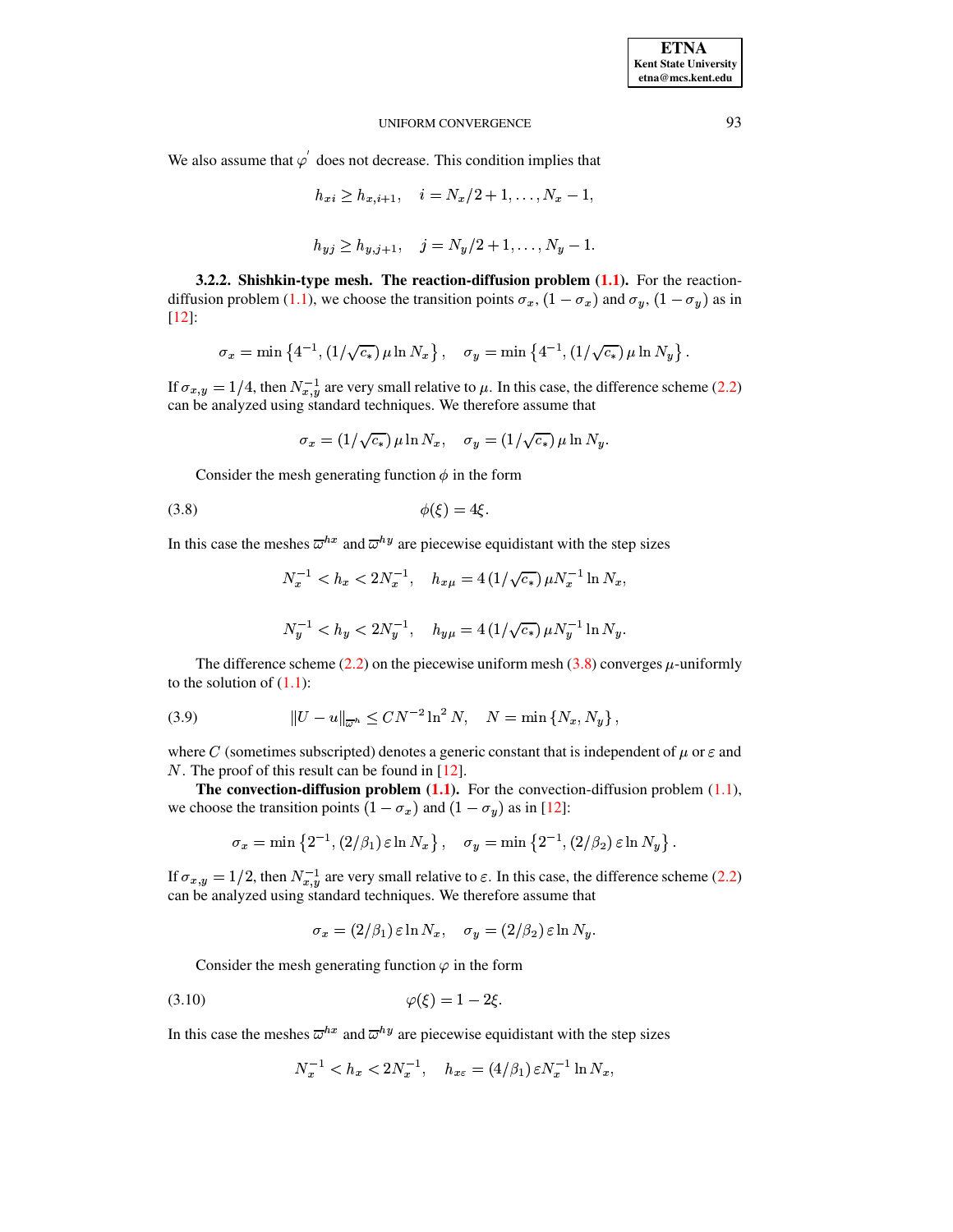$$
N_y^{-1} < h_y < 2N_y^{-1}, \quad h_{y\varepsilon} = (4/\beta_2) \, \varepsilon N_y^{-1} \ln N_y.
$$

The upwind difference scheme (2.2) on the piecewise uniform mesh converges  $\varepsilon$ -uniformly to the solution of  $(1.1)$ :

<span id="page-8-0"></span>(3.11) 
$$
||U - u||_{\overline{\omega}^h} \leq CN^{-1} \ln^2 N, \quad N = \min \{N_x, N_y\}
$$

where constant C is independent of  $\varepsilon$  and N. The proof of this result can be found in [12].

<span id="page-8-1"></span>THEOREM 3.6. Suppose that the initial upper or lower solution  $U^{(0)}$  is chosen in the form of  $(3.4)$ . Then the monotone iterative method  $(3.2)$  on the piecewise uniform meshes  $(3.8)$  and  $(3.10)$  converges parameter-uniformly to the solution of problem  $(1.1)$ :

$$
\left\| U^{(n)} - u \right\|_{\overline{\omega}^h} \le \left\{ \begin{array}{l} C \left( N^{-2} \ln^2 N + q^n \right), & \text{for } L = L_\mu, \\ C \left( N^{-1} \ln^2 N + q^n \right), & \text{for } L = L_\varepsilon, \end{array} \right.
$$

where  $q = 1 - c_*/c^*$  and constant C is independent of  $\mu$  or  $\varepsilon$  and N. *Proof.* Using  $(3.6)$ , we obtain

$$
\|U^{(n+p)} - U^{(n)}\|_{\overline{\omega}^h} \le \sum_{i=n}^{n+p-1} \|U^{(i+1)} - U^{(i)}\|_{\overline{\omega}^h} = \sum_{i=n}^{n+p-1} \|Z^{(i+1)}\|_{\overline{\omega}^h}
$$
  

$$
\le \frac{q}{1-q} \|Z^{(n)}\|_{\overline{\omega}^h} \le \frac{c_0 q^n}{1-q} \|f(P,0)\|_{\overline{\omega}^h},
$$

where  $c_0$  is defined in (3.5). Taking into account that  $\lim U^{(n+p)} = U$  as  $p \to \infty$ , where U is the solution to  $(2.2)$ , we conclude the estimate

$$
\left\|U^{(n)}-U\right\|_{\overline{\omega}^h}\leq \frac{c_0q^n}{1-q}\left\|f(P,0)\right\|_{\overline{\omega}^h}
$$

From here, it follows that

$$
\|U^{(n)} - u\|_{\overline{\omega}^h} \le \|U - u\|_{\overline{\omega}^h} + \frac{c_0 q^n}{1 - q} \|f(P, 0)\|_{\overline{\omega}^h}.
$$

From here and  $(3.9)$  for the reaction-diffusion problem, and  $(3.11)$  for the convection-diffusion problem, we prove the theorem.  $\Box$ 

3.2.3. Bakhvalov-type mesh. The reaction-diffusion problem  $(1.1)$ . For the reactiondiffusion problem (1.1), we choose the transition points  $\sigma_x$ ,  $(1 - \sigma_x)$  and  $\sigma_y$ ,  $(1 - \sigma_y)$  in Bakhvalov's sense (see [2] for details), i.e.

<span id="page-8-2"></span>
$$
\sigma_x = (1/\sqrt{c_*}) \mu \ln (1/\mu), \quad \sigma_y = (1/\sqrt{c_*}) \mu \ln (1/\mu),
$$

and the mesh generating function  $\phi$  is given in the form

(3.12) 
$$
\phi(\xi) = \frac{\ln[1 - 4(1 - \mu)\xi]}{\ln \mu}.
$$

The difference scheme (2.2) on the Bakhvalov-type mesh converges  $\mu$ -uniformly to the solution of  $(1.1)$ :

$$
||U - u||_{\overline{\omega}^h} \leq CN^{-1}, \quad N = \min \{N_x, N_y\},\
$$

where constant C is independent of  $\mu$  and N. The proof of this result can be found in [2].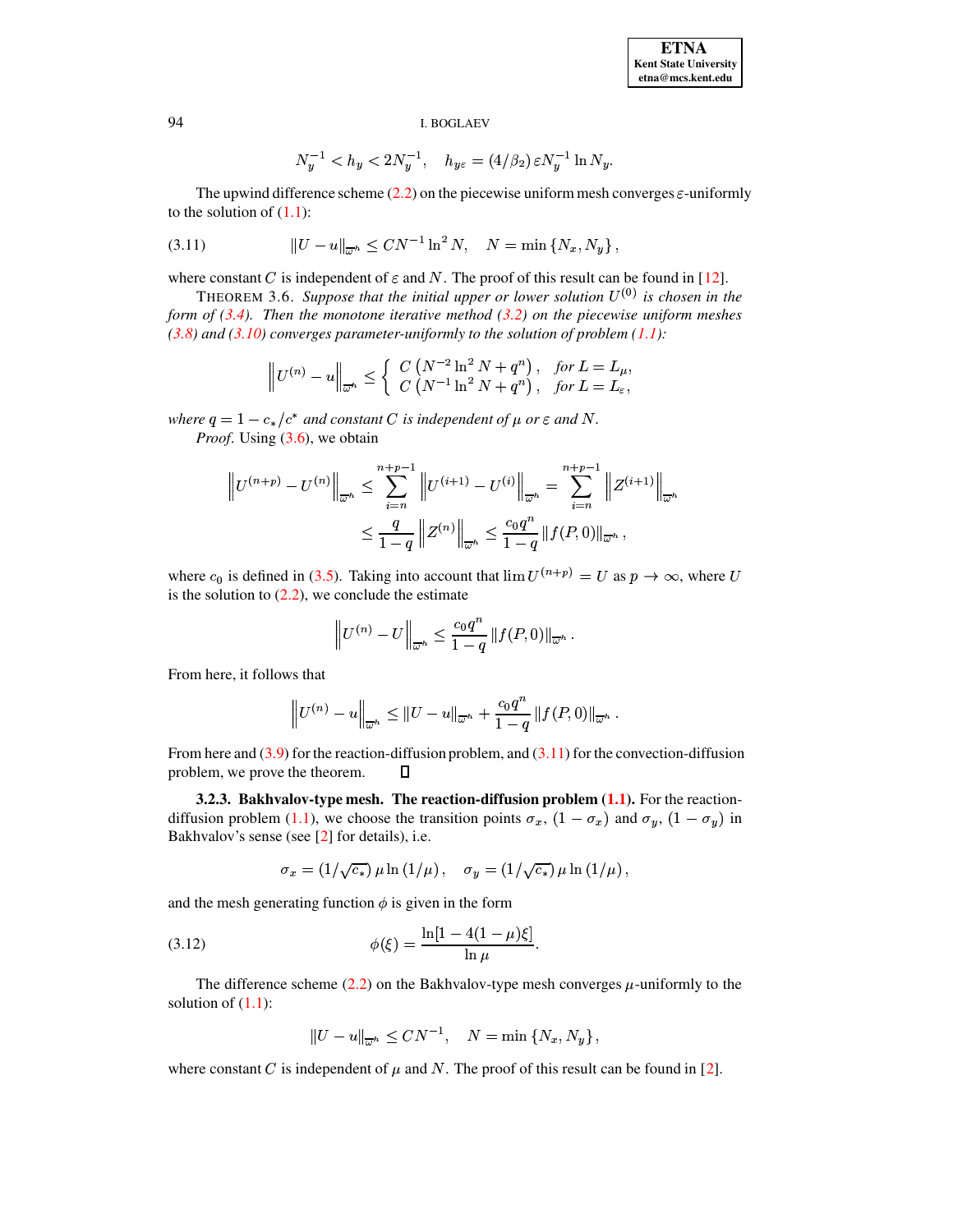The convection-diffusion problem  $(1.1)$ . For the convection-diffusion problem  $(1.1)$ , we choose the transition points  $(1 - \sigma_x)$  and  $(1 - \sigma_y)$  in Bakhvalov's sense (see [15] for details), i.e.

$$
\sigma_x = (2/\beta_1)\varepsilon \ln(1/\varepsilon), \quad \sigma_y = (2/\beta_2)\varepsilon \ln(1/\varepsilon),
$$

and the mesh generating function  $\phi$  is given in the form

<span id="page-9-0"></span>(3.13) 
$$
\phi(\xi) = \frac{\ln[1 - (1 - \varepsilon)(1 - 2\xi)]}{\ln \varepsilon}
$$

The upwind difference scheme (2.2) on the Bakhvalov-type mesh converges  $\varepsilon$ -uniformly to the solution of  $(1.1)$ :

<span id="page-9-3"></span>
$$
||U - u||_{\overline{\omega}^h} \leq CN^{-1}, \quad N = \min\left\{N_x, N_y\right\},\
$$

where constant C is independent of  $\varepsilon$  and N. The proof of this result can be found in [15].

Similar to Theorem 3.6, for the monotone iterative method  $(3.2)$  on the log-meshes  $(3.12)$ and  $(3.13)$ , we can prove the following theorem.

THEOREM 3.7. Suppose that the initial upper or lower solution  $U^{(0)}$  is chosen in the form of (3.4). Then the monotone iterative method (3.2) on the log-meshes (3.12) and (3.13) converges parameter-uniformly to the solution of problem  $(1.1)$ :

$$
\left\| U^{(n)} - u \right\|_{\overline{\omega}^h} \le C \left( N^{-1} + q^n \right), \quad N = \min \left\{ N_x, N_y \right\}
$$

where  $q = 1 - c_*/c^*$  and constant C is independent of  $\mu$  or  $\varepsilon$  and N.

# 4. Monotone iterative method for the parabolic problems.

**4.1. Monotone convergence.** For solving the nonlinear difference scheme  $(2.4)$ , we investigate uniform convergence of the monotone iterative methods constructed in [6] and  $\lceil 8 \rceil$ .

Represent the difference equation from  $(2.4)$  in the equivalent form

$$
\mathcal{L}U(P,t) = -f(P,t,U) + \frac{U(P,t-\tau)}{\tau}, \quad \mathcal{L} \equiv \left(\mathcal{L}^h + \frac{1}{\tau}\right).
$$

We say that on a time level  $t \in \omega^{\tau}$ ,  $\overline{V}(P, t)$  is an upper solution with a given function  $V(P, t - \tau)$ , if it satisfies

$$
\mathcal{L}\overline{V}(P,t) + f(P,t,\overline{V}) - \tau^{-1}V(P,t-\tau) \ge 0, \ P \in \omega^h,
$$
  

$$
\overline{V}(P,t) \ge g(P,t), \ P \in \partial \omega^h.
$$

Similarly,  $V(P, t)$  is called a lower solution on a time level  $t \in \omega^{\tau}$  with a given function  $V(P, t - \tau)$ , if it satisfies all the reversed inequalities.

<span id="page-9-1"></span>Additionally, we assume that  $f$  from  $(1.3)$  satisfies the two-sided constraints

$$
(4.1) \t\t\t 0 \le f_u \le c^*, \t c^* = \text{const.}
$$

An iterative solution  $V(P, t)$  to (2.4) is constructed in the following way. On each time level  $t \in \omega^{\tau}$ , we calculate  $n_*$  iterates  $V^{(n)}(P, t)$ ,  $P \in \overline{\omega}^h$ ,  $n = 1, \ldots, n_*$  using the recurrence formulas

<span id="page-9-2"></span>(4.2) 
$$
(\mathcal{L} + c^*) Z^{(n+1)}(P, t) = -G^{(n)}(P, t), \quad P \in \omega^h,
$$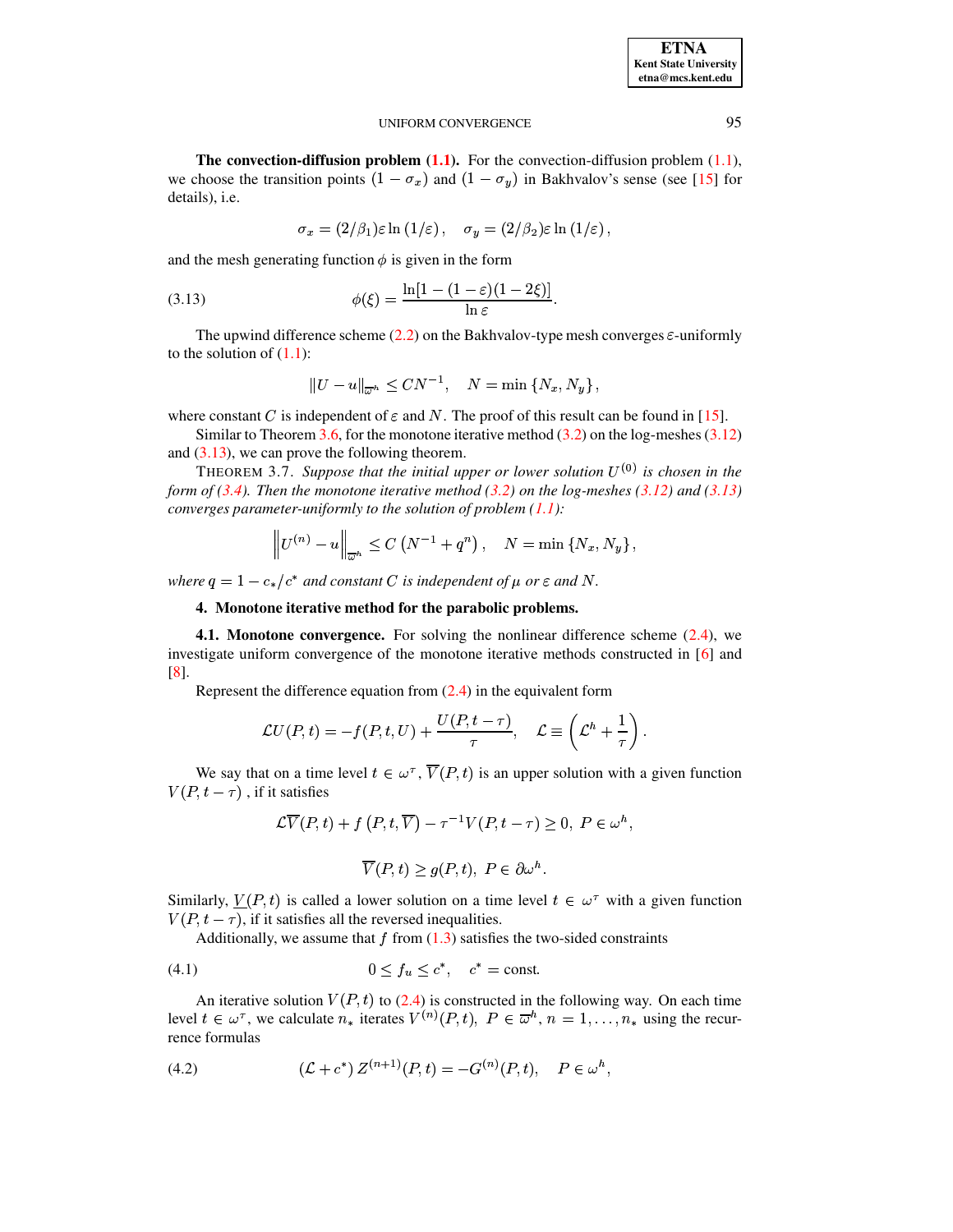$$
G^{(n)}(P,t) \equiv \mathcal{L}V^{(n)}(P,t) + f(P,t,V^{(n)}) - \tau^{-1}V(P,t-\tau),
$$
  

$$
Z^{(n+1)}(P,t) = 0, P \in \partial \omega^h, \quad n = 0, \dots, n_* - 1,
$$
  

$$
V^{(n+1)}(P,t) = V^{(n)}(P,t) + Z^{(n+1)}(P,t), P \in \overline{\omega}^h,
$$
  

$$
V(P,t) \equiv V^{(n_*)}(P,t), P \in \overline{\omega}^h, \quad V(P,0) = u^0(P), P \in \overline{\omega}^h,
$$

where an initial guess  $V^{(0)}(P,t)$  satisfies the boundary condition

$$
V^{(0)}(P,t) = g(P,t), \ P \in \partial \omega^h.
$$

PROPOSITION 4.1. Let  $V^{(0)}(P,t)$  be an upper or a lower solution of problem (2.4) and let f satisfy (4.1). If on each time level the number of iterates  $n_*$  in the iterative method (4.2) satisfies  $n_* > 2$ , then the following estimate on convergence rate of the iterative method (4.2) holds

<span id="page-10-2"></span>(4.3) 
$$
\max_{1 \leq k \leq N_{\tau}} \|V(t_k) - U(t_k)\|_{\overline{\omega}^h} \leq C \rho^{n_*-1}, \quad \rho = c^* / (c^* + \tau^{-1}),
$$

where  $U(P, t)$  is the solution to (2.4), and constant C is independent of  $\tau$ . Furthermore, on each time level the sequence  $\{V^{(n)}(P,t)\}\;$  converges monotonically.

The proof of the theorem for the reaction-diffusion problem  $(2.4)$  can be found in [6], the result for the convection-diffusion problem  $(2.4)$  may be proved in a similar way.

REMARK 4.2. Consider the following approach for constructing initial upper and lower solutions  $\overline{V}^{(0)}(P,t)$  and  $\underline{V}^{(0)}(P,t)$ . Suppose that for t fixed, a mesh function  $R(P,t)$  is defined on  $\overline{\omega}^h$  and satisfies the boundary condition  $R(P,t) = g(P,t)$  on  $\partial \omega^h$ . Introduce the following difference problems

<span id="page-10-0"></span>(4.4) 
$$
\mathcal{L}Z_{\nu}^{(0)}(P,t) = \nu \left| \mathcal{L}R(P,t) + f(P,t,R) - \tau^{-1}V(P,t-\tau) \right|, P \in \omega^h,
$$

$$
Z_{\nu}^{(0)}(P,t) = 0, P \in \partial \omega^{h}, \quad \nu = 1, -1.
$$

Then the functions  $\overline{V}^{(0)}(P,t) = R(P,t) + Z_1^{(0)}(P,t)$ ,  $\underline{V}^{(0)}(P,t) = R(P,t) + Z_{-1}^{(0)}(P,t)$  are upper and lower solutions, respectively.

The proof of this result for (2.4) with  $\mathcal{L} = \mathcal{L}_{\mu}^{h} + \tau^{-1}$  can be found in [6] and this result for (2.4) with  $\mathcal{L} = \mathcal{L}_{\varepsilon}^h + \tau^{-1}$  may be proved in a similar way.

REMARK 4.3. On each time level the initial iteration in the monotone iterative method  $(4.2)$  is either an upper or a lower solution, which can be constructed directly from the difference equation without any knowledge of the solution as we have suggested in the previous remark, hence, this algorithm eliminates the search for the initial iteration as is often needed in Newton's method. This elimination gives a practical advantage in the computation of numerical solutions.

Without loss of generality, we assume that the boundary condition  $q = 0$ . This assumption can always be obtained via a change of variables. On each time level, let  $V^{(0)}(P, t)$  be chosen in the form of (4.4), i.e.  $V^{(0)}(P, t)$  is the solution of the following difference problem

<span id="page-10-1"></span>(4.5) 
$$
\mathcal{L}V_{\nu}^{(0)}(P,t) = \nu |f(P,t,0) - \tau^{-1}V(P,t-\tau)|, P \in \omega^{h},
$$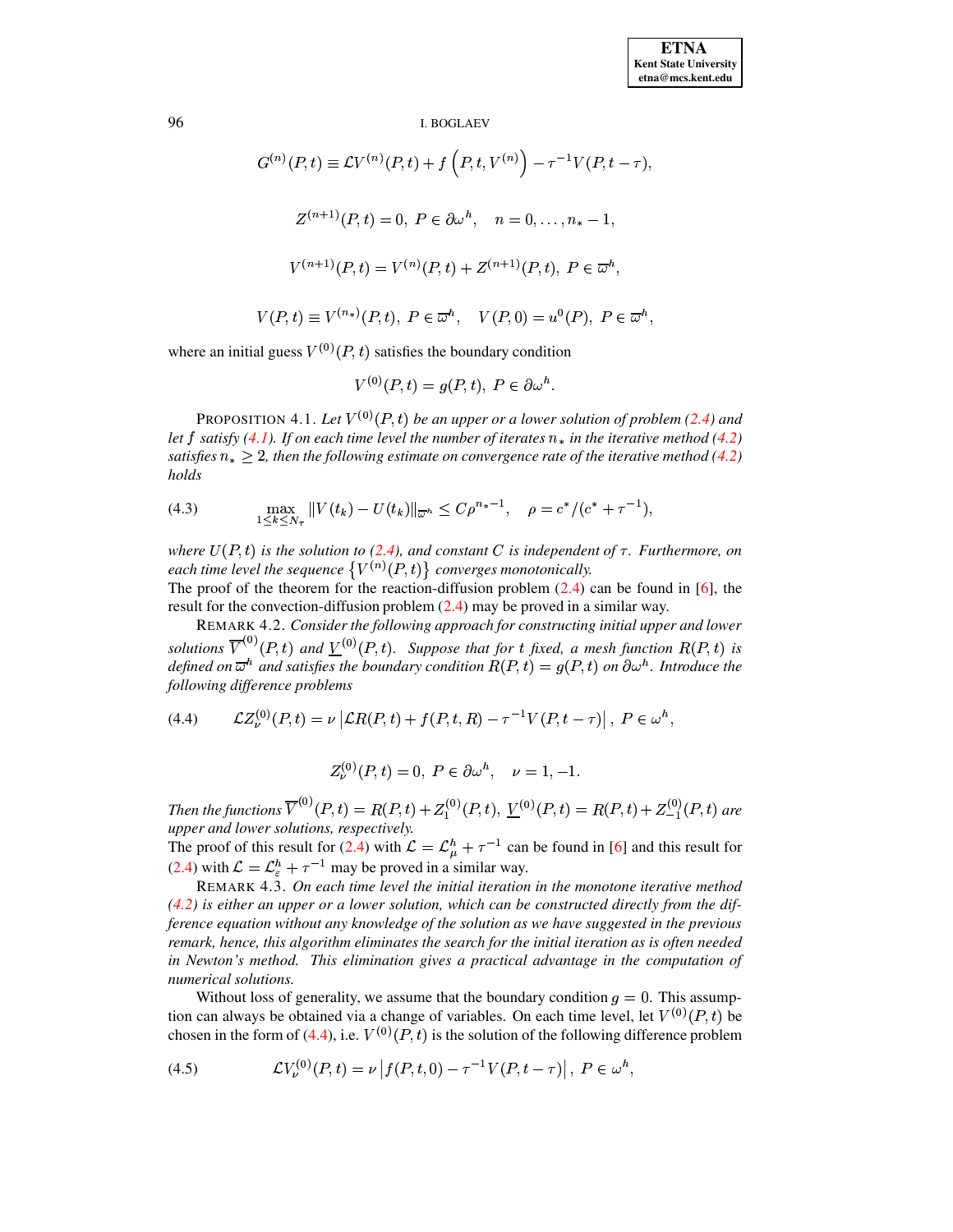$$
V_{\nu}^{(0)}(P,t) = 0, \ P \in \partial \omega^{h}, \quad \nu = 1, -1,
$$

<span id="page-11-2"></span>where  $R(P, t) = 0$ . Then the functions  $V_1^{(0)}(P, t)$ ,  $V_{-1}^{(0)}(P, t)$  are the upper and the lower solutions.

THEOREM 4.4. Let initial upper or lower solutions be chosen in the form of  $(4.5)$ , and let f satisfy (4.1). Suppose that on each time level the number of iterates  $n_* \geq 2$ . Then the monotone iterative method  $(4.2)$  converges parameter-uniformly, and the estimate  $(4.3)$  holds true with constant C which is independent of  $\tau$ , the perturbation parameter ( $\mu$  or  $\varepsilon$ ) and the nonuniform mesh.

*Proof.* Using the mean-value theorem and the equation for  $Z^{(n)}$ , we have

<span id="page-11-0"></span>
$$
(4.6)\;\mathcal{L}V^{(n)}(P,t)+f\left(P,t,V^{(n)}\right)-\frac{V(P,t-\tau)}{\tau}=-\left[c^*-f^{(n)}_u(P,t)\right]Z^{(n)}(P,t),
$$

where

$$
f_u^{(n)}(P,t) \equiv f_u \left[ P, t, V^{(n-1)}(P,t) + \theta^{(n)}(P,t) Z^{(n)}(P,t) \right],
$$

and  $0 < \theta^{(n)}(P,t) < 1$ . From here and (4.2), it follows that  $Z^{(n+1)}(P,t)$  satisfies the difference equation

$$
(\mathcal{L} + c^*) Z^{(n+1)}(P, t) = \left(c^* - f_u^{(n)}\right) Z^{(n)}(P, t), P \in \omega^h.
$$

Using  $(2.6)$  and  $(4.1)$ , we conclude

<span id="page-11-1"></span>(4.7) 
$$
\left\| Z^{(n+1)}(t) \right\|_{\overline{\omega}^h} \leq \rho^n \left\| Z^{(1)}(t) \right\|_{\overline{\omega}^h}, \quad \rho = \frac{c^*}{c^* + \tau^{-1}}.
$$

Introduce the notation

$$
W(P,t) = U(P,t) - V(P,t),
$$

where  $V(P, t) \equiv V^{(n_*)}(P, t)$ . Using the mean-value theorem, from (2.4) and (4.6), conclude that  $W(P, \tau)$  satisfies

$$
\mathcal{L}W(P,\tau) + f_u(P,\tau)W(P,\tau) = \left[c^* - f_u^{(n_*)}(P,\tau)\right]Z^{(n_*)}(P,\tau),\ P \in \omega^h,
$$

 $W(P,\tau) = 0, P \in \partial \omega^h,$ 

where  $f_u^{(n_*)}(P, \tau) \equiv f_u[P, \tau, U(P, \tau) + \theta(P, \tau)W(P, \tau)]$ ,  $0 < \theta(P, \tau) < 1$ , and we have taken into account that  $V(P, 0) = U(P, 0)$ . By (2.6), (4.1) and (4.7),

$$
||W(\tau)||_{\overline{\omega}^h} \leq c^* \tau \rho^{n_*-1} ||Z^{(1)}(\tau)||_{\overline{\omega}^h}.
$$

Using (4.5) and the mean-value theorem, estimate  $Z^{(1)}(P, \tau)$  from (4.2) by (2.6),

$$
\|Z^{(1)}(\tau)\|_{\overline{\omega}^h} \leq \tau \left\|CV^{(0)}(\tau)\right\|_{\overline{\omega}^h} + c^*\tau \left\|V^{(0)}(\tau)\right\|_{\overline{\omega}^h} \n+ \tau \left\|f(P,\tau,0) - \tau^{-1}u^0\right\|_{\overline{\omega}^h} \n\leq (2\tau + c^*\tau^2) \left\|f(P,\tau,0) - \tau^{-1}u^0\right\|_{\overline{\omega}^h} \n\leq (2 + c^*\tau) \left[\tau \left\|f(P,\tau,0)\right\|_{\overline{\omega}^h} + \left\|u^0\right\|_{\overline{\omega}^h}\right] \leq C_1,
$$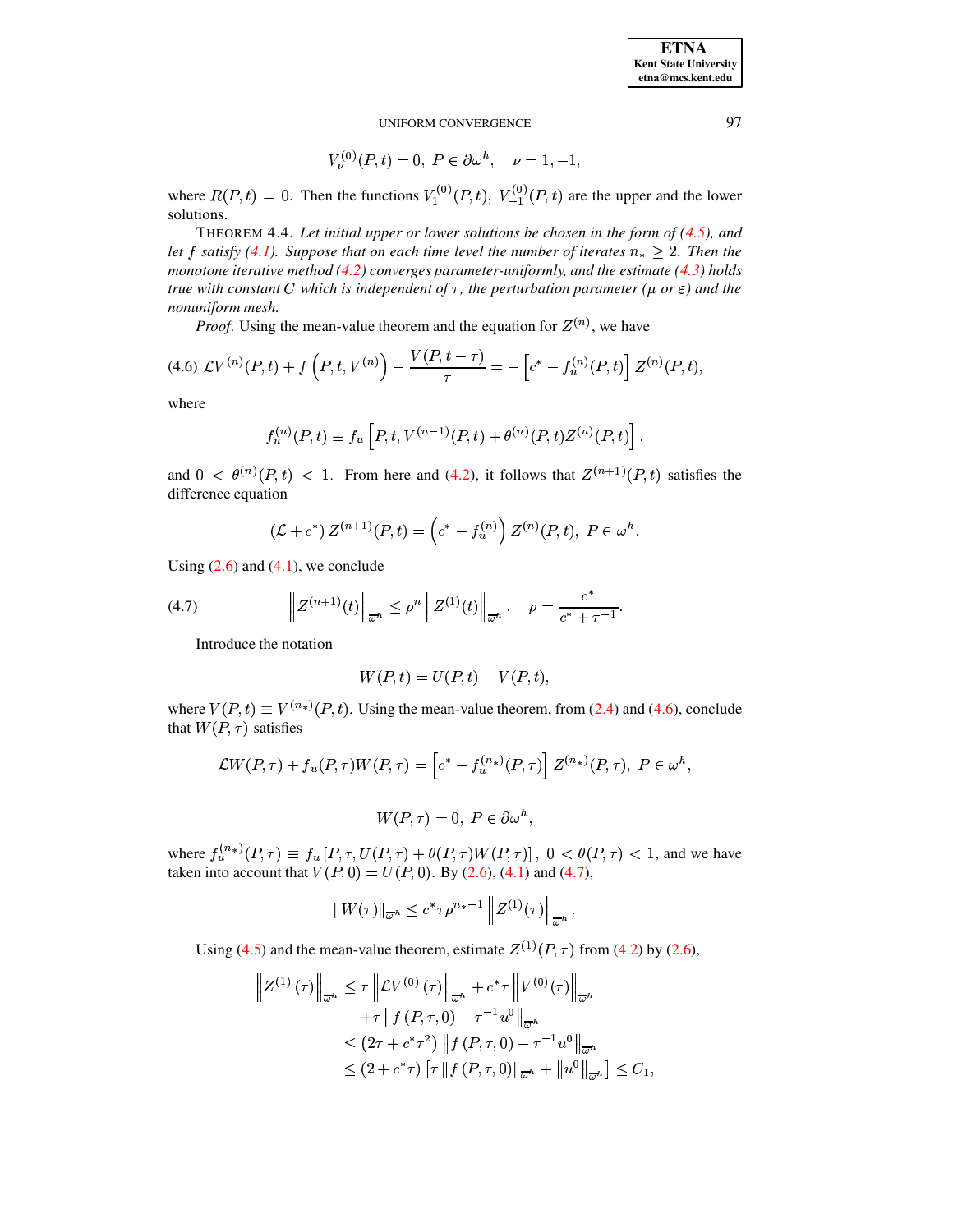where  $C_1$  is independent of  $\tau$ , the perturbation parameter ( $\mu$  or  $\varepsilon$ ) and the nonuniform mesh. Thus,

(4.8) 
$$
||W(\tau)||_{\overline{\omega}^h} \leq c^* C_1 \tau \rho^{n_*-1}.
$$

<span id="page-12-0"></span>Similarly, from  $(2.4)$  and  $(4.6)$ , it follows that

$$
\mathcal{L}W(P, 2\tau) + f_u(P, 2\tau)W(P, 2\tau) = \frac{W(P, \tau)}{\tau} + \left[c^* - f_u^{(n*)}(P, 2\tau)\right]Z^{(n*)}(P, 2\tau).
$$

Using  $(4.7)$ , by  $(2.6)$ ,

<span id="page-12-1"></span>(4.9) 
$$
||W(2\tau)||_{\overline{\omega}^h} \leq ||W(\tau)||_{\overline{\omega}^h} + c^* \tau \rho^{n_*-1} ||Z^{(1)}(2\tau)||_{\overline{\omega}^h}
$$

Using (4.5), estimate  $Z^{(1)}(P, 2\tau)$  from (4.2) by (2.6),

$$
\left\| Z^{(1)}(2\tau) \right\|_{\overline{\omega}^h} \le (2 + c^* \tau) \left[ \tau \left\| f(P, 2\tau, 0) \right\|_{\overline{\omega}^h} + \left\| V(\tau) \right\|_{\overline{\omega}^h} \right] \le C_2,
$$

where  $V(P, \tau) = V^{(n_*)}(P, \tau)$ . As follows from [6], the monotone sequences  $\left\{ \overline{V}^{(n)}(P, \tau) \right\}$ and  $\left\{ \underline{V}^{(n)}(P,\tau) \right\}$  are bounded from above by  $\overline{V}^{(0)}(P,\tau)$  and from below by  $\underline{V}^{(0)}(P,\tau)$ . Applying (2.6) to the problem (4.5) at  $t = \tau$ , we have

$$
\left\|V^{(0)}(\tau)\right\|_{\overline{\omega}^h} \leq \tau \left\|f(P,\tau,0) - \tau^{-1}u^0(P)\right\|_{\overline{\omega}^h} \leq K_1,
$$

where constant  $K_1$  is independent of  $\tau$ , the perturbation parameter ( $\mu$  or  $\varepsilon$ ) and the nonuniform mesh. Thus, we prove that  $C_2$  is independent of  $\tau$ , the perturbation parameter ( $\mu$  or  $\varepsilon$ ) and the nonuniform mesh. From  $(4.8)$  and  $(4.9)$ , we conclude

$$
||W(2\tau)||_{\overline{\omega}^h} \le c^* (C_1 + C_2) \tau \rho^{n_*-1}.
$$

By induction on  $k$ , we prove

$$
||W(t_k)||_{\overline{\omega}^h} \leq c^* \left(\sum_{l=1}^k C_l\right) \tau \rho^{n_*-1}, \ k=1,\ldots,N_\tau,
$$

where all constants  $C_l$  are independent of  $\tau$ , the perturbation parameter ( $\mu$  or  $\varepsilon$ ) and the nonuniform mesh. Taking into account that  $N<sub>\tau</sub> = T$ , we prove the estimate (4.3) with  $C = c^* T \max_{1 \leq l \leq N_{\tau}} C_l.$  $\Box$ 

REMARK 4.5. The implicit two-level difference schemes (2.4) are of the first order with respect to  $\tau$ . From here and since  $\rho \leq c^* \tau$ , one may choose  $n_* = 2$  to keep the global error of the monotone iterative method  $(4.2)$  consistent with the global error of the difference schemes  $(2.4).$ 

4.2. Uniform convergence of the monotone iterative method  $(4.2)$ . Here we analyze a convergence rate of the monotone iterative method  $(4.2)$  defined on the spatial meshes of Shishkin-type  $(3.8)$ ,  $(3.10)$  and on the spatial meshes of Bakhvalov-type  $(3.12)$ ,  $(3.13)$ .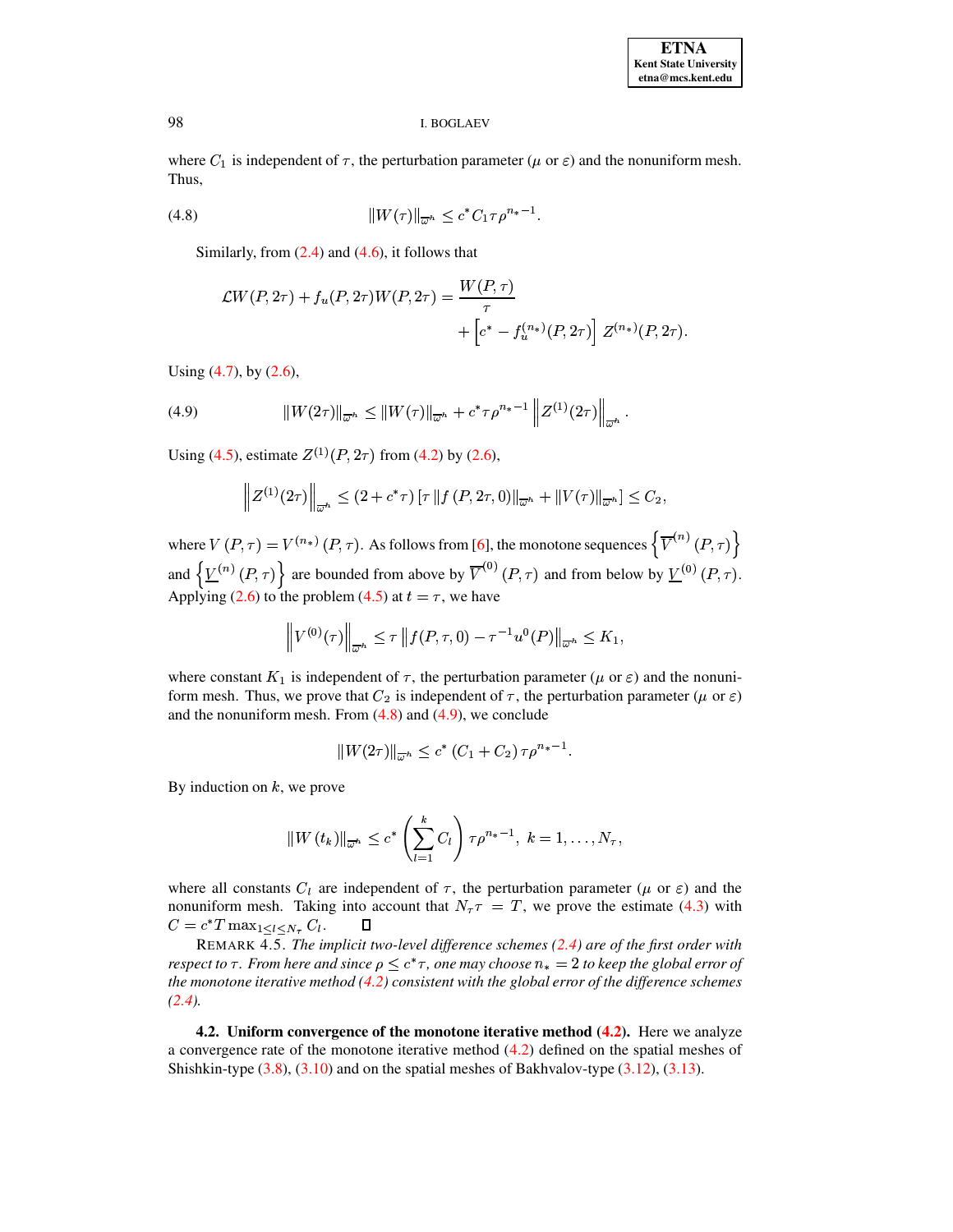**ETNA Kent State University**  $etna@mcs. kent.edu$ 

### UNIFORM CONVERGENCE

4.2.1. Shishkin-type mesh. The difference scheme (4.2) on the spatial meshes of Shishkintype  $(3.8)$ ,  $(3.10)$  converges parameter-uniformly to the solution of problem  $(1.3)$ :

$$
\max_{1 \leq k \leq N_{\tau}} \|U(t_k) - u(t_k)\|_{\overline{\omega}^h} \leq \left\{ \begin{array}{l} C\left(N^{-2} \ln^2 N + \tau\right), & \text{for } L = L_{\mu}, \\ C\left(N^{-1} \ln^2 N + \tau\right), & \text{for } L = L_{\varepsilon}, \end{array} \right.
$$

where constant C is independent of  $\mu$  or  $\varepsilon$ , N and  $\tau$ . The proof of these results can be found in  $[12]$ . From here and Theorem 4.4, we conclude the following theorem.

<span id="page-13-0"></span>THEOREM 4.6. Let initial upper or lower solutions  $V^{(0)}(P,t_k)$  be chosen in the form of (4.5). Suppose that on each time level the number of iterates  $n_* \geq 2$ . Then the monotone iterative method (4.2) on the piecewise uniform meshes (3.8) and (3.10) converges parameteruniformly to the solution of problem  $(1.3)$ :

$$
\max_{1 \le k \le N_{\tau}} \|V(t_{k}) - u(t_{k})\|_{\overline{\omega}^{h}} \le \begin{cases} C\left(N^{-2} \ln^{2} N + \tau + \rho^{n_{*}-1}\right), & \text{for } L = L_{\mu}, \\ C\left(N^{-1} \ln^{2} N + \tau + \rho^{n_{*}-1}\right), & \text{for } L = L_{\varepsilon}, \end{cases}
$$

where  $\rho = c^*/(c^* + \tau)$  and constant C is independent of  $\mu$  or  $\varepsilon$ , N and  $\tau$ .

REMARK 4.7. In the case of the parabolic reaction-diffusion problem (4.2), Theorem 4.6 holds true on the piecewise uniform mesh (3.8) with an arbitrary fixed constant  $m > 0$  instead of  $\sqrt{c_*}$  in the transition points.

**4.2.2. Bakhyalov-type mesh.** The difference scheme  $(4.2)$  on the spatial meshes of Bakhvalov-type  $(3.12)$ ,  $(3.13)$  converges parameter-uniformly to the solution of problem  $(1.3)$ :

$$
\max_{1 \leq k \leq N_{\tau}} ||U(t_k) - u(t_k)||_{\overline{\omega}^h} \leq C\left(N^{-1} + \tau\right),
$$

where constant C is independent of  $\mu$  or  $\varepsilon$ , N and  $\tau$ . The proof of this result for the reactiondiffusion problem can be found in  $[4]$  and for the convection-diffusion problem in  $[3]$ . From here and Theorem 4.4, we conclude the following theorem.

<span id="page-13-1"></span>THEOREM 4.8. Let initial upper or lower solutions  $V^{(0)}(P,t_k)$  be chosen in the form of (4.5). Suppose that on each time level the number of iterates  $n_* \geq 2$ . Then the monotone iterative method (4.2) on the log-meshes (3.12) and (3.13) converges parameter-uniformly to the solution of problem  $(1.3)$ :

$$
\max_{1\leq k\leq N_{\tau}}\|V(t_k)-u(t_k)\|_{\overline{\omega}^h}\leq C\left(N^{-1}+\tau+\rho^{n_*-1}\right),
$$

where  $\rho = c^*/(c^* + \tau)$  and constant C is independent of  $\mu$  or  $\varepsilon$ , N and  $\tau$ .

REMARK 4.9. In the case of the parabolic reaction-diffusion problem (4.2), Theorem 4.8 holds true on the log-mesh (3.12) with an arbitrary fixed constant  $m > 0$  instead of  $\sqrt{c_*}$  in the transition points.

**5. Numerical experiments.** It is found that in all the numerical experiments the basic feature of monotone convergence of the upper and lower sequences is observed. In fact, the monotone property of the sequences holds at every mesh point in the domain. This is, of course, to be expected from the analytical consideration.

**5.1. The elliptic problems.** The stopping criterion for the monotone iterative method  $(3.2)$  is defined by

$$
\left\|U^{(n+1)}-U^{(n)}\right\|_{\overline{\omega}^h}\leq \eta.
$$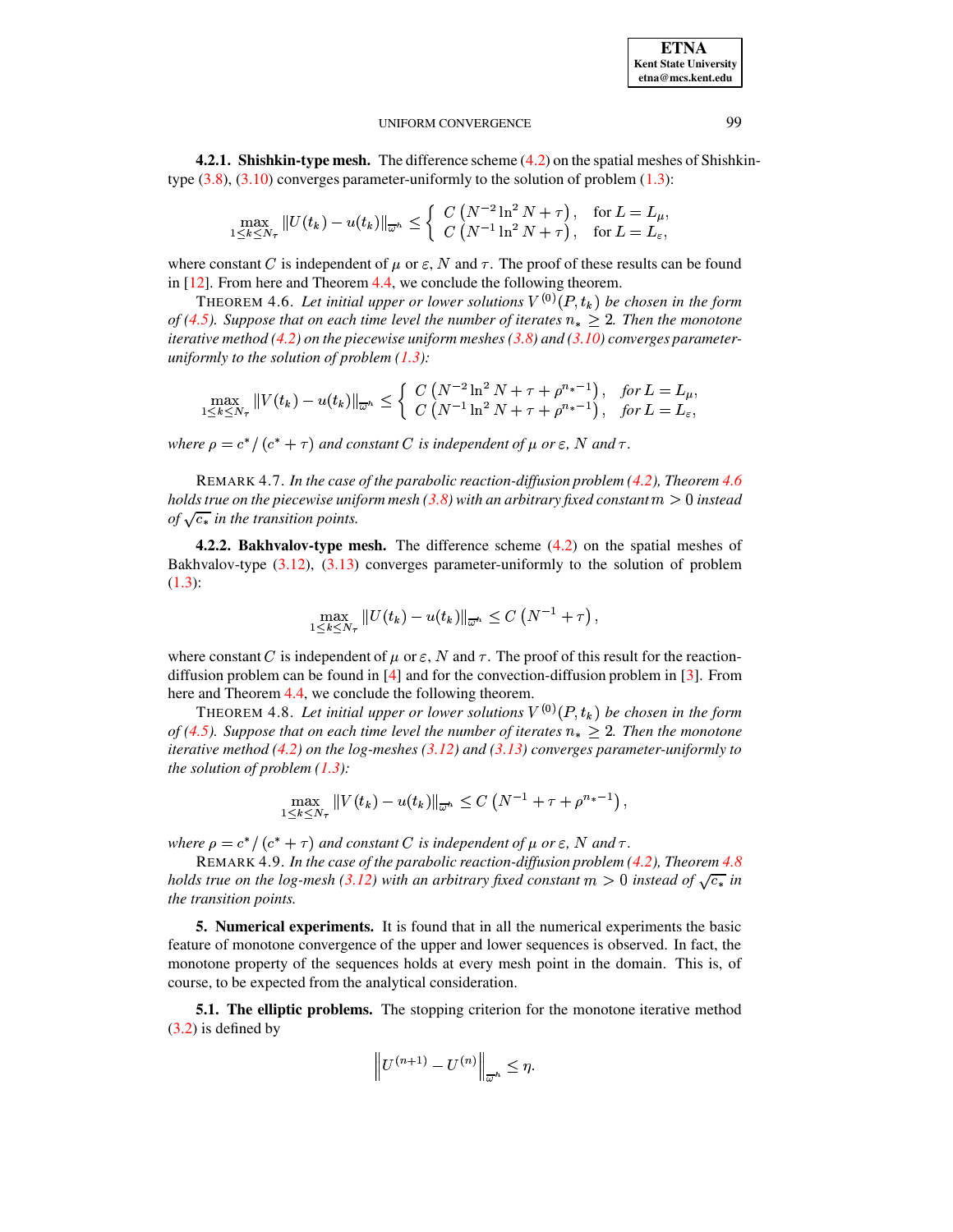In our numerical experiments we use  $\eta = 10^{-5}$  and  $N_x = N_y$ .

**The reaction-diffusion problem.** Consider the problem  $(1.1)$  with  $L = L_{\mu}$ ,  $f = (u \frac{4}{3}(5-u)$  and  $g = 1$ . We mention that  $u_r(P) = 4$  is the solution to the reduced problem. This problem gives  $c_* = 1/25, c^* = 1$ ,

<span id="page-14-3"></span>(5.1) 
$$
\underline{U}^{(0)}(P) = 1, P \in \overline{\omega}^h, \quad \overline{U}^{(0)}(P) = \begin{cases} 4, & P \in \omega^h; \\ 1, & P \in \partial \omega^h, \end{cases}
$$

where  $\underline{U}^{(0)}(P)$  and  $\overline{U}^{(0)}(P)$  are the lower and upper solutions to [\(2.2\)](#page-2-2).

All the discrete linear systems are solved by GMRES-solver [\[1\]](#page-16-5).

<span id="page-14-0"></span>Introduce the notation:  $\eta$  and  $\overline{n}$  are numbers of iterative steps required for the monotone iterative method [\(3.2\)](#page-3-1) to reach the prescribed accuracy  $\eta$  with the initial guesses  $\underline{U}^{(0)}(P)$  and  $\overline{U}^{(0)}(P)$ , respectively.

TABLE 5.1 *Numbers of iterations for method [\(3.2\)](#page-3-1) on the piecewise uniform mesh [\(3.8\)](#page-7-0).*

|                | $n;\ \overline{n}$ |                                   |     |      |  |
|----------------|--------------------|-----------------------------------|-----|------|--|
| $10^{-1}$      |                    | 20; 15   20; 15   20; 15   20; 15 |     |      |  |
| $\leq 10^{-2}$ |                    |                                   |     |      |  |
|                | 64                 |                                   | 256 | >512 |  |

In Tables [5.1](#page-14-0) and [5.2,](#page-14-1) for various numbers of  $N_x$  and  $\mu$ , we give the numbers of iterations  $n \nightharpoonup n$  and  $\overline{n}$ , required to satisfy the stopping criterion, for the monotone method [\(3.2\)](#page-3-1) on the piecewise uniform mesh  $(3.8)$  and on the log-mesh  $(3.12)$ , respectively. From the data, we conclude that the numbers of iterations are independent of the perturbation parameter  $\mu$ . These numerical results confirm our theoretical results stated in Theorems [3.6](#page-8-1) and [3.7.](#page-9-3)

TABLE 5.2 *Numbers of iterations for method [\(3.2\)](#page-3-1) on the log-mesh [\(3.12\)](#page-8-2).*

<span id="page-14-1"></span>

| и          | $n: \bar{n}$ |     |                                                                                                                        |     |      |       |
|------------|--------------|-----|------------------------------------------------------------------------------------------------------------------------|-----|------|-------|
|            |              |     | $\boxed{10^{-2}$ $\boxed{20; 15}$ $\boxed{20; 15}$ $\boxed{20; 14}$ $\boxed{20; 15}$ $\boxed{20; 15}$ $\boxed{20; 15}$ |     |      |       |
|            |              |     | $10^{-3}$   20; 15   20; 15   20; 15   20; 14   20; 14   20; 14                                                        |     |      |       |
| $10^{-4}$  |              |     | 20; 14   20; 15   20; 15   20; 15   20; 14                                                                             |     |      | 20;15 |
| $N_{\tau}$ | 64           | 128 | 256                                                                                                                    | 512 | 1024 | 2048  |

TABLE 5.3 *Numbers of iterations for the Newton method on the piecewise uniform mesh [\(3.8\)](#page-7-0).*

<span id="page-14-2"></span>

| $\mu$     |            | $n_0^{nm};\,n_2^{nm};\,n_4^{nm}$ |             |                     |                 |              |  |
|-----------|------------|----------------------------------|-------------|---------------------|-----------------|--------------|--|
| $10^{-1}$ | 38; 10; 13 | 36:68:18                         | $58:187:$ * | $* \cdot * \cdot *$ | $*$ . $*$ . $*$ | $*$ $*$ $*$  |  |
| $10^{-2}$ | 8:8:8      | 7:15:7                           | 15:14:6     | 10:23:6             | $13:35$ : *     | $13:$ *: *   |  |
| $10^{-3}$ | 8:8:8      | 7:11:7                           | 7:9:6       | 7:11:6              | 7:10:8          | $8:15$ ; $*$ |  |
| $10^{-4}$ | 6: 8: 8    | 6: 8: 7                          | 6:8:6       | 6:9:6               | 7:8:6           | $7:9:$ *     |  |
| $N_x$     | 64         | 128                              | 256         | 512                 | 1024            | 2048         |  |

Table [5.3](#page-14-2) presents the number of iterations  $n^{nm}$  for solving the test problem by the Newton iterative method with the initial guesses  $U^{(0)}(P) = 0, 2, 4, P \in \omega^h$ . We denote by an '\*' if more then 200 iterations is needed to satisfy the stopping criterion, or if the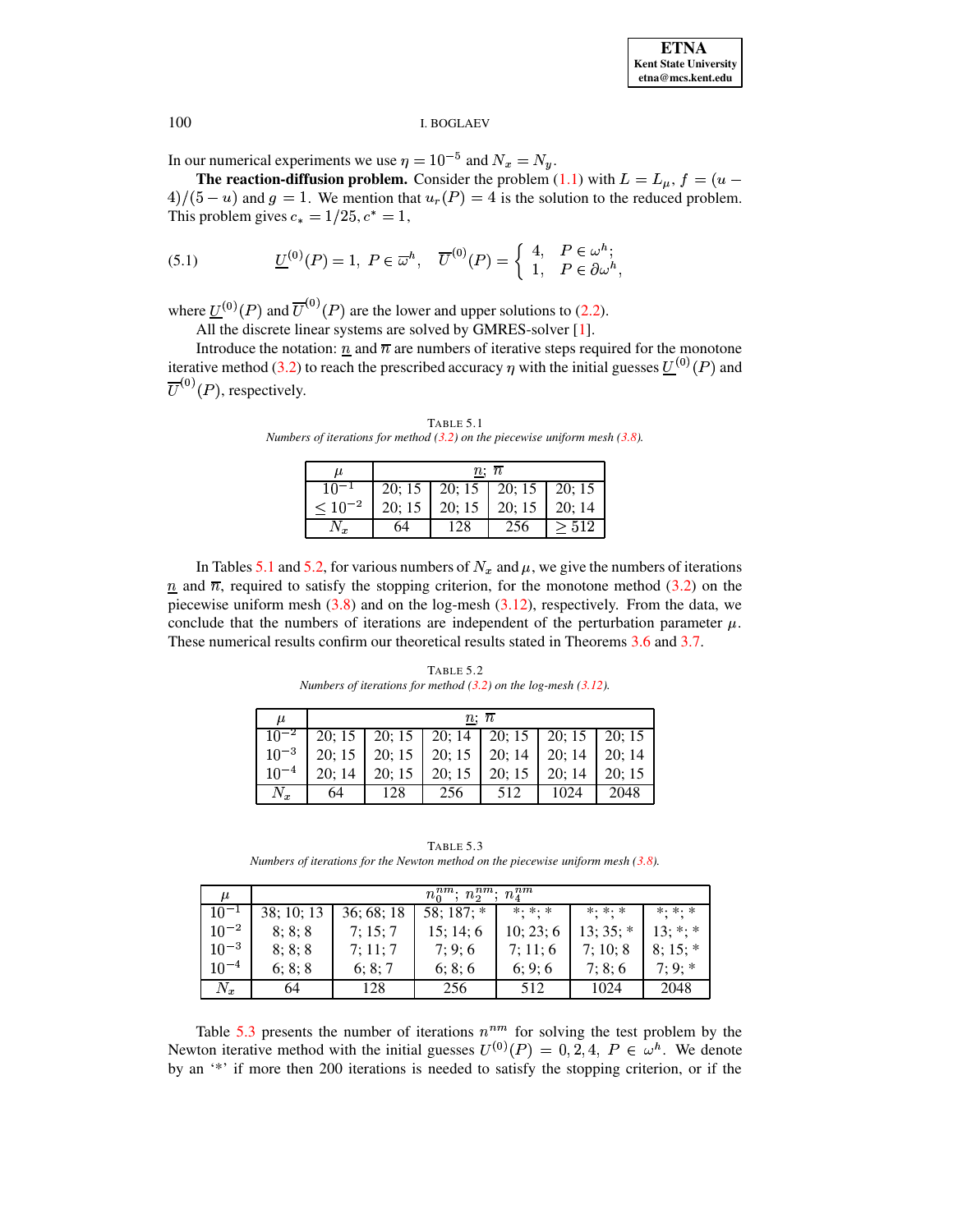**ETNA Kent State University**  $etna@mcs. kent.edu$ 

### UNIFORM CONVERGENCE

Newton method diverge. The experimental results show that the Newton method cannot be successfully used for this test problem.

**The convection-diffusion problem.** Consider the problem (1.1) with  $L = L_{\varepsilon}, b_{1,2} =$ 0.1,  $f = (u - 4)/(5 - u)$  and  $g = 1$ . We mention that  $u_r(P) = 4$  is the solution to the reduced problem. This problem gives  $c_* = 1/25$ ,  $c^* = 1$ , and the initial lower and upper solutions are defined by  $(5.1)$ .

All the discrete linear systems are solved by GMRES-solver  $[1]$  with the diagonal preconditioner as in  $[14]$ .

In Tables 5.4 and 5.5, for various numbers of  $N_x$  and  $\varepsilon$ , we present the numbers of iterations  $\eta$  and  $\overline{n}$  for the monotone method (3.2) on the piecewise uniform mesh (3.10) and on the log-mesh  $(3.13)$ , respectively. From the data, we conclude that the numbers of iterations are independent of the perturbation parameter  $\varepsilon$ . These numerical results confirm our theoretical results stated in Theorems 3.6 and 3.7.

| <b>TABLE 5.4</b>                                                                  |
|-----------------------------------------------------------------------------------|
| Numbers of iterations for method $(3.2)$ on the piecewise uniform mesh $(3.10)$ . |

<span id="page-15-0"></span>

| ε          |       |       |        | $n;\,\overline{n}$ |       |       |
|------------|-------|-------|--------|--------------------|-------|-------|
| $10^{-1}$  | 16:13 | 16:16 | 16; 16 | 16; 16             | 16:16 | 16:16 |
| $10^{-2}$  | 22:20 | 22:20 | 22:20  | 22; 20             | 22:20 | 22:20 |
| $10^{-3}$  | 20:19 | 19:18 | 18:18  | 17;18              | 17:17 | 17:17 |
| $10^{-4}$  | 19:19 | 18;18 | 17:17  | 16; 17             | 16:17 | 16:16 |
| $N_{\tau}$ | 64    | 128   | 256    | 512                | 1024  | 2048  |

TABLE 5.5 Numbers of iterations for method  $(3.2)$  on the log-mesh  $(3.13)$ .

<span id="page-15-1"></span>

| ε           | $n; \bar{n}$ |       |        |                                     |        |       |
|-------------|--------------|-------|--------|-------------------------------------|--------|-------|
| $10^{-1}$   | 16; 16       |       |        | $16; 16$   16; 16   16; 16   16; 16 |        | 16:16 |
| $10^{-2}$   | 23:20        | 22:20 | 22:20  | 22:20                               | 22:20  | 22:20 |
| $10^{-3}$   | 20:20        | 19:19 | 18;18  | 17;18                               | 17; 17 | 17:17 |
| $10^{-4}$   | 19:19        | 18:18 | 17; 17 | 16:17                               | 16:17  | 16:16 |
| $N_{\bm r}$ | 64           | 128   | 256    | 512                                 | 1024   | 2048  |

Similar to Table 5.3, the numerical results presented in Table 5.6 indicate that the Newton method cannot be successfully used for this test problem.

TABLE 5.6 Numbers of iterations for the Newton method on the piecewise uniform mesh  $(3.10)$ .

<span id="page-15-2"></span>

| ε         |       | $n_0^{nm}$ ;<br>$n_2^{nm};\,n_4^{nm}$ |         |             |                     |                          |  |  |
|-----------|-------|---------------------------------------|---------|-------------|---------------------|--------------------------|--|--|
| $10^{-1}$ | 4:3:5 | 4:3:5                                 | 4:4:5   | 4:4:5       | 5:4:6               | 6; 5; 7                  |  |  |
| $10^{-2}$ | 9:6:6 | 8:6:6                                 | 9:7:5   | $42; **; *$ | $* \cdot * \cdot *$ | $\ast \cdot \cdot \cdot$ |  |  |
| $10^{-3}$ | 9:8:6 | 9:11:6                                | 13:13:7 | 10:24:16    | 39; 34; 31          | $*$ . $*$ . $*$          |  |  |
| $10^{-4}$ | 7:9:6 | 9:12:6                                | 13:9:6  | 8:12:7      | $30; 20; *$         | $27; **; *$              |  |  |
| $N_x$     | 64    | 128                                   | 256     | 512         | 1024                | 2048                     |  |  |

**5.2. The parabolic problems.** On each time level  $t_k$ , the stopping criterion is chosen in the form

$$
\left\|V^{(n)}(t_k) - V^{(n-1)}(t_k)\right\|_{\overline{\omega}^h} \leq \eta,
$$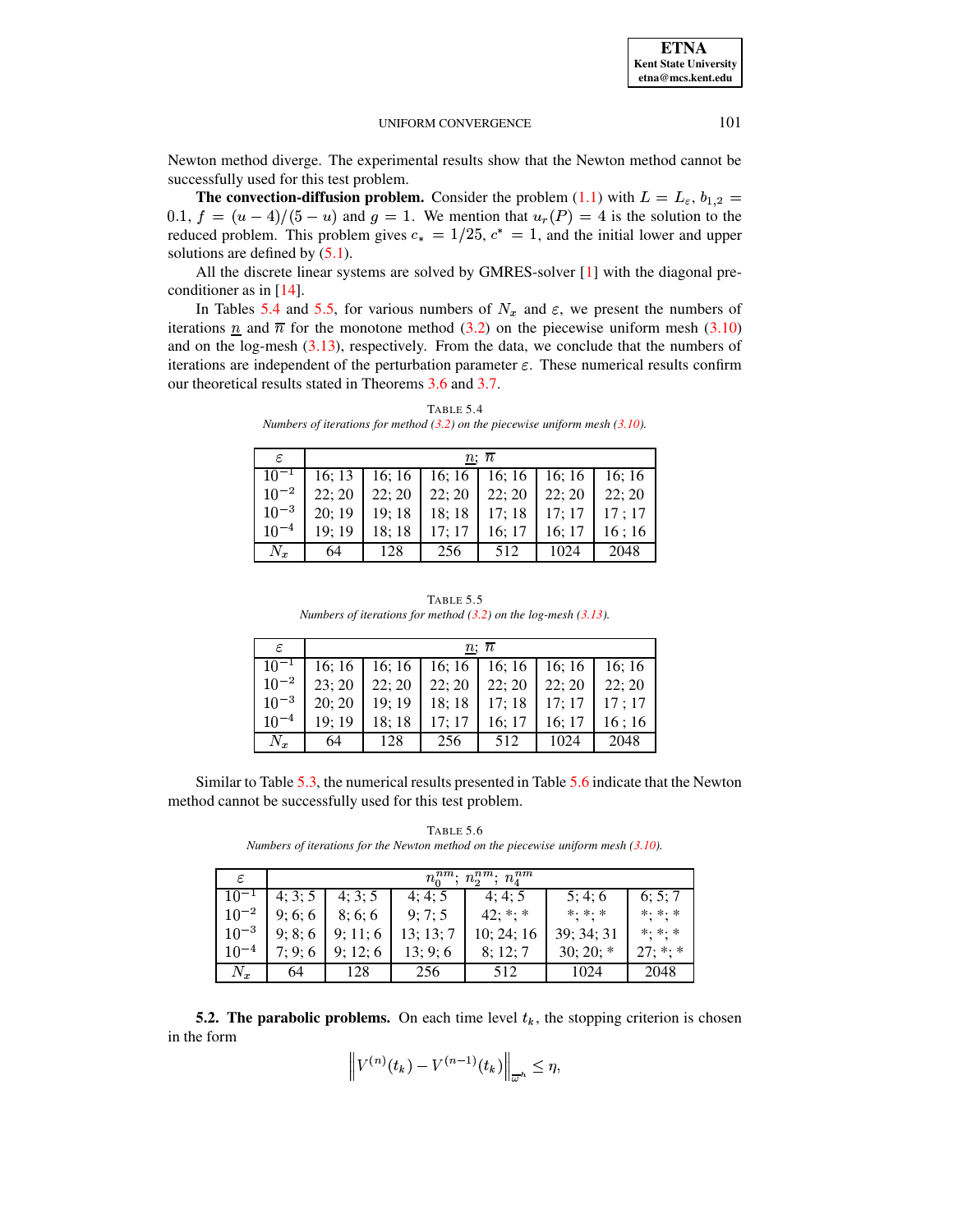

where  $\eta = 10^{-5}$ . All the discrete linear systems  $(N_x = N_y)$  in the algorithm (4.2) are solved by GMRES-solver [1] for the reaction-diffusion problem and by GMRES-solver with the diagonal preconditioner as in  $[14]$  for the convection-diffusion problem.

**The reaction-diffusion problem.** Consider the problem (1.3) with  $L = L_{\mu}$ ,  $f = 1 \exp(-u)$ ,  $g = 1$  and  $u^0 = 1$ . This problem gives  $c^* = 1$ .

In Table 5.7, for  $\tau_1 = 10^{-1}$ ,  $\tau_2 = 5 \times 10^{-2}$  and  $\tau_3 = 10^{-2}$  and for various values of  $\mu$  and  $N_x$ , we give the average (over ten time levels) numbers of iterations  $n_{\tau_1}$ ,  $n_{\tau_2}$ ,  $n_{\tau_3}$ , required to satisfy the stopping criterion, for the monotone method  $(4.2)$  on the piecewise uniform mesh  $(3.8)$ . From the data, we conclude that the numbers of iterations are independent of the perturbation parameter  $\mu$ . We mention that the numerical experiments with the monotone method  $(4.2)$  on the log-mesh  $(3.12)$  give the same numerical results as in Table 5.7. These numerical results confirm our theoretical results stated in Theorems 4.6 and 4.8.

<span id="page-16-6"></span>TABLE 5.7 Numbers of iterations for method  $(4.2)$  on the piecewise uniform mesh  $(3.8)$ .

| u              | $n_{0.1}; n_{0.05}; \overline{n}_{0.01}$ |           |
|----------------|------------------------------------------|-----------|
|                | 4:4:3                                    | 4.1; 4; 3 |
| $\leq 10^{-2}$ | 4.1; 4; 3                                | 4.1; 4; 3 |
|                |                                          | 128       |

<span id="page-16-7"></span>**The convection-diffusion problem.** Consider the problem (1.3) with  $L = L_{\varepsilon}$ ,  $b_{1,2} = 1$ ,  $f = 1 - \exp(-u)$ ,  $g = 1$  and  $u^0 = 1$ . This problem gives  $c^* = 1$ .

TABLE 5.8 Numbers of iterations for method  $(4.2)$  on the piecewise uniform mesh  $(3.8)$ .

|             | $\overline{n}_{0.1}; \overline{n}_{0.05}; \overline{n}_{0.01}$ |           |  |
|-------------|----------------------------------------------------------------|-----------|--|
| $10 -$      | 4; 3.8; 3                                                      | 4; 3.9; 3 |  |
| $< 10^{-2}$ | 4:4:3                                                          | 4:4:3     |  |
|             |                                                                | 128       |  |

Similar to Table 5.7, Table 5.8 presents the numerical results for the monotone method  $(4.2)$  on the piecewise uniform mesh  $(3.8)$ . From the data, we conclude that the numbers of iterations are independent of the perturbation parameter  $\varepsilon$ . We mention that the numerical experiments with the monotone method  $(4.2)$  on the log-mesh  $(3.12)$  give the same numerical results as in Table 5.8. These numerical results confirm our theoretical results stated in Theorems 4.6 and 4.8.

#### **REFERENCES**

- <span id="page-16-5"></span>[1] R. BARRETT ET AL, Templates for the Solution of Linear Systems: Building Blocks for Iterative Methods, SIAM, Philadelphia, 1994.
- <span id="page-16-1"></span><span id="page-16-0"></span>[2] I. P. BOGLAEV, A numerical method for a quasilinear singular perturbation problem of elliptic type, USSR Comput. Maths. Math. Phys., 28 (1988), pp. 492-502.
- , Numerical solution of a quasi-linear parabolic equation with a boundary layer, USSR Comput.  $\lceil 3 \rceil$ Maths. Math. Phys., 30 (1990), pp. 55-63.
- <span id="page-16-4"></span>-, Finite difference domain decomposition algorithms for a parabolic problem with boundary layers,  $[4]$ Comput. Math. Applic., 36 (1998), pp. 25-40.
- <span id="page-16-2"></span> $[5]$ -, On monotone iterative methods for a nonlinear singularly perturbed reaction-diffusion problem, J. Comput. Appl. Math., 162 (2004), pp. 445-466.
- <span id="page-16-3"></span>-, Monotone iterative algorithms for a nonlinear singularly perturbed parabolic problem, J. Comput.  $[6]$  — Appl. Math., 172 (2004), pp. 313-335.